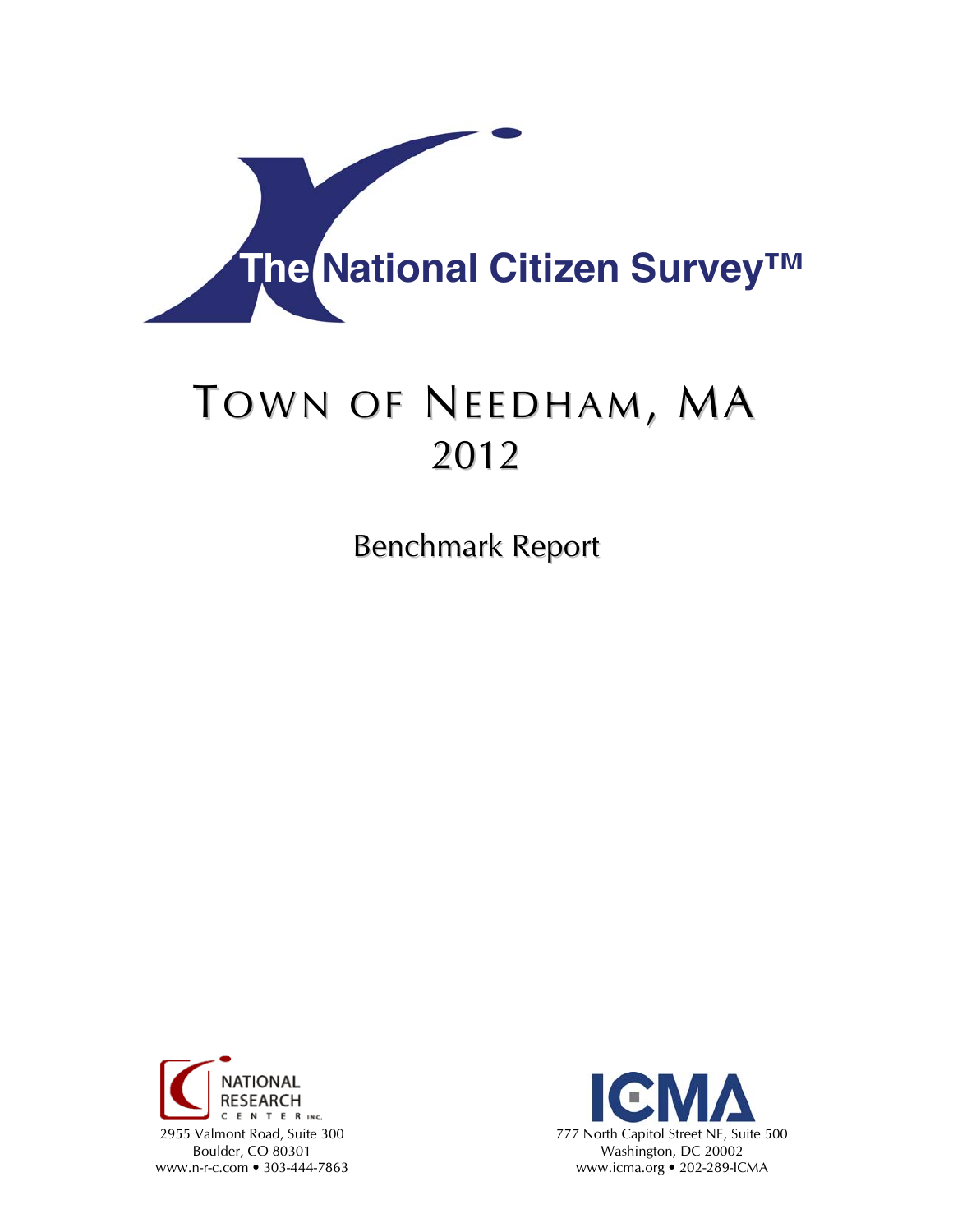## **CONTENTS**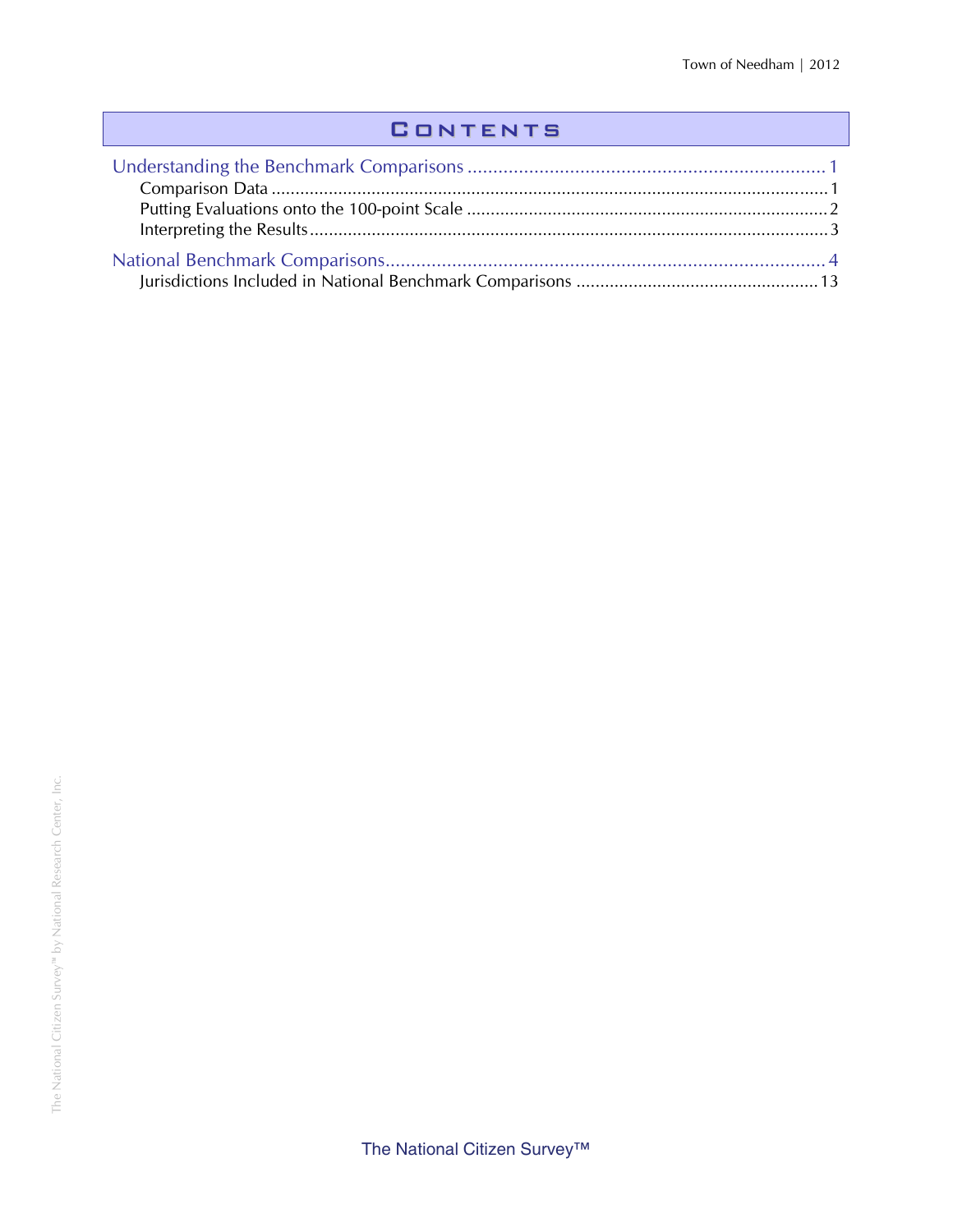# Understanding the Benchmark **COMPARISONS**

## **COMPARISON DATA**

NRC's database of comparative resident opinion is comprised of resident perspectives gathered in citizen surveys from approximately 500 jurisdictions whose residents evaluated local government services and gave their opinion about the quality of community life. The comparison evaluations are from the most recent survey completed in each jurisdiction; most communities conduct surveys every year or in alternating years. NRC adds the latest results quickly upon survey completion, keeping the benchmark data fresh and relevant.

The jurisdictions in the database represent a wide geographic and population range as shown in the table below.

| <b>Jurisdiction Characteristic</b> | <b>Percent of Jurisdictions</b> |
|------------------------------------|---------------------------------|
| <b>Region</b>                      |                                 |
| West Coast <sup>1</sup>            | 17%                             |
| West <sup>2</sup>                  | 20%                             |
| North Central West <sup>3</sup>    | 11%                             |
| North Central East <sup>4</sup>    | 13%                             |
| South Central <sup>5</sup>         | 7%                              |
| South <sup>6</sup>                 | 26%                             |
| Northeast West <sup>7</sup>        | $2\%$                           |
| Northeast East <sup>8</sup>        | 4%                              |
| Population                         |                                 |
| Less than $40,000$                 | 46%                             |
| 40,000 to 74,999                   | 19%                             |
| 75,000 to 149,000                  | 17%                             |
| 150,000 or more                    | 18%                             |

 $\overline{a}$ <sup>1</sup> Alaska, Washington, Oregon, California, Hawaii

<sup>2</sup> Montana, Idaho, Wyoming, Colorado, Utah, Nevada, Arizona, New Mexico

<sup>3</sup> North Dakota, South Dakota, Nebraska, Kansas, Iowa, Missouri, Minnesota

<sup>4</sup> Illinois, Indiana, Ohio, Michigan, Wisconsin

<sup>5</sup> Oklahoma, Texas, Louisiana, Arkansas

<sup>6</sup> West Virginia, Virginia, Kentucky, Tennessee, Mississippi, Alabama, Georgia, Florida, South Carolina, North Carolina, Maryland,

Delaware, Washington DC

<sup>7</sup> New York, Pennsylvania, New Jersey

<sup>&</sup>lt;sup>8</sup> Connecticut, Rhode Island, Massachusetts, New Hampshire, Vermont, Maine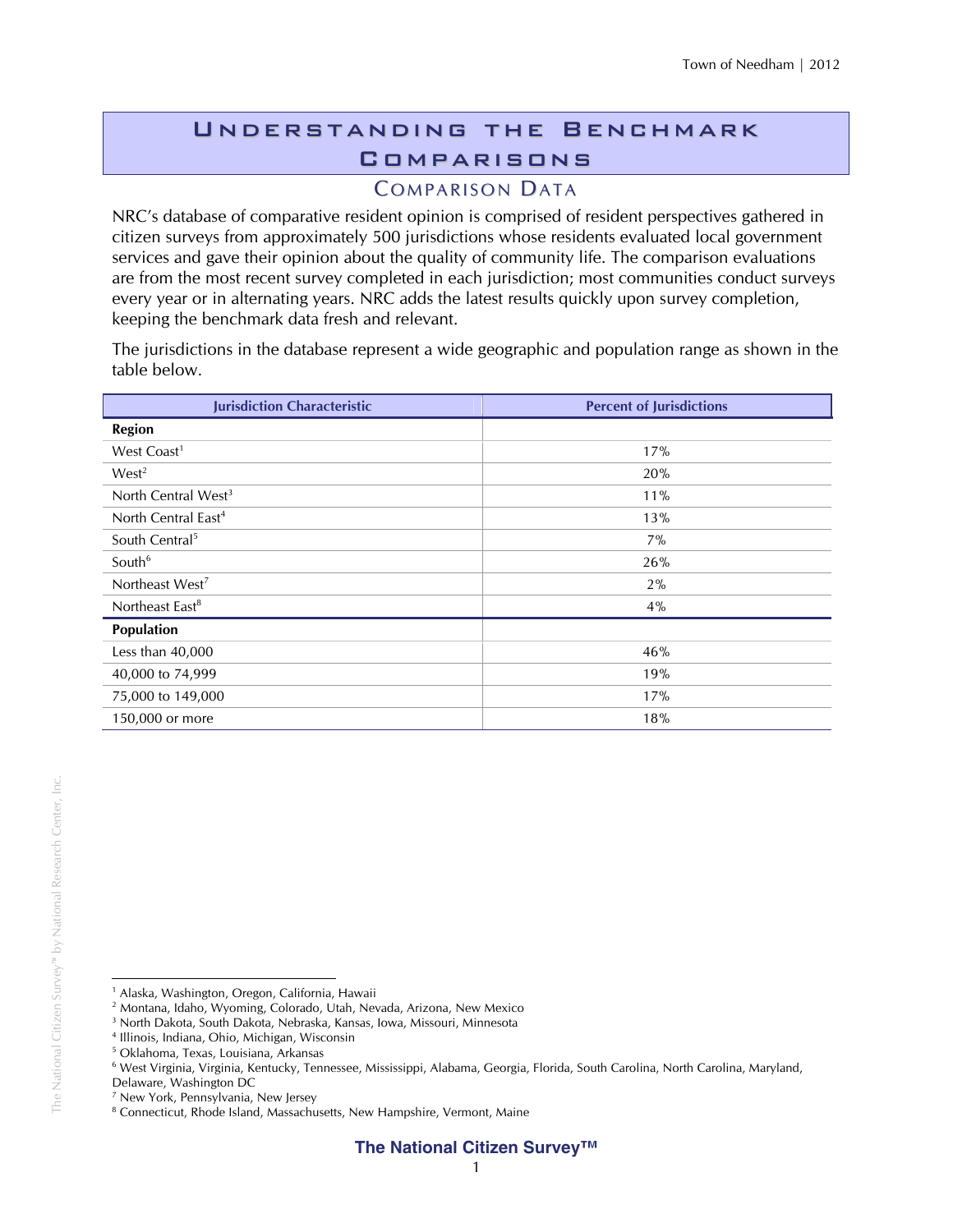## PUTTING EVALUATIONS ONTO THE 100-POINT SCALE

Although responses to many of the evaluative questions were made on a four point scale with 1 representing the best rating and 4 the worst, the benchmarks are reported on a common scale where 0 is the worst possible rating and 100 is the best possible rating. The 95 percent confidence interval around an average score on the 100-point scale is no greater than plus or minus three points based on all respondents.

The 100-point scale is not a percent. It is a conversion of responses to an average rating. Each response option is assigned a value that is used in calculating the average score. For example, "excellent" = 100, "good" = 67, "fair" = 33 and "poor" = 0. If everyone reported "excellent," then the average rating would be 100 on the 100-point scale. Likewise, if all respondents gave a "poor", the result would be 0 on the 100-point scale. If half the respondents gave a score of "excellent" and half gave a score of "poor," the average would be in the middle of the scale (like the center post of a teeter totter) between "fair" and "good." An example of how to convert survey frequencies into an average rating appears below.

| How do you rate the community as a place to live? |                                      |                                                                  |                                            |                                      |                                                       |                                                      |  |
|---------------------------------------------------|--------------------------------------|------------------------------------------------------------------|--------------------------------------------|--------------------------------------|-------------------------------------------------------|------------------------------------------------------|--|
| <b>Response</b><br>option                         | <b>Total with</b><br>"don't<br>know" | <b>Step1: Remove the</b><br>percent of "don't<br>know" responses | <b>Total</b><br>without<br>"don't<br>know" | Step 2:<br>Assign<br>scale<br>values | Step 3: Multiply<br>the percent by<br>the scale value | Step 4: Sum<br>to calculate<br>the average<br>rating |  |
| Excellent                                         | 36%                                  | $= 36 \div (100-5) =$                                            | 38%                                        | 100                                  | $=$ 38% x 100 $=$                                     | 38                                                   |  |
| Good                                              | 42%                                  | $= 42 \div (100-5) =$                                            | 44%                                        | 67                                   | $= 44\% \times 67 =$                                  | 30                                                   |  |
| Fair                                              | 12%                                  | $= 12 \div (100-5) =$                                            | 13%                                        | 33                                   | $= 13\% \times 33 =$                                  | 4                                                    |  |
| Poor                                              | $5\%$                                | $= 5 \div (100-5) =$                                             | $5\%$                                      | $\mathbf{0}$                         | $= 5\% \times 0 =$                                    | $\Omega$                                             |  |
| Don't know                                        | $5\%$                                |                                                                  |                                            |                                      |                                                       |                                                      |  |
| Total                                             | 100%                                 |                                                                  | 100%                                       |                                      |                                                       | 72                                                   |  |

#### Example of Converting Responses to the 100-point Scale

#### **How do you rate the community as a place to live?**

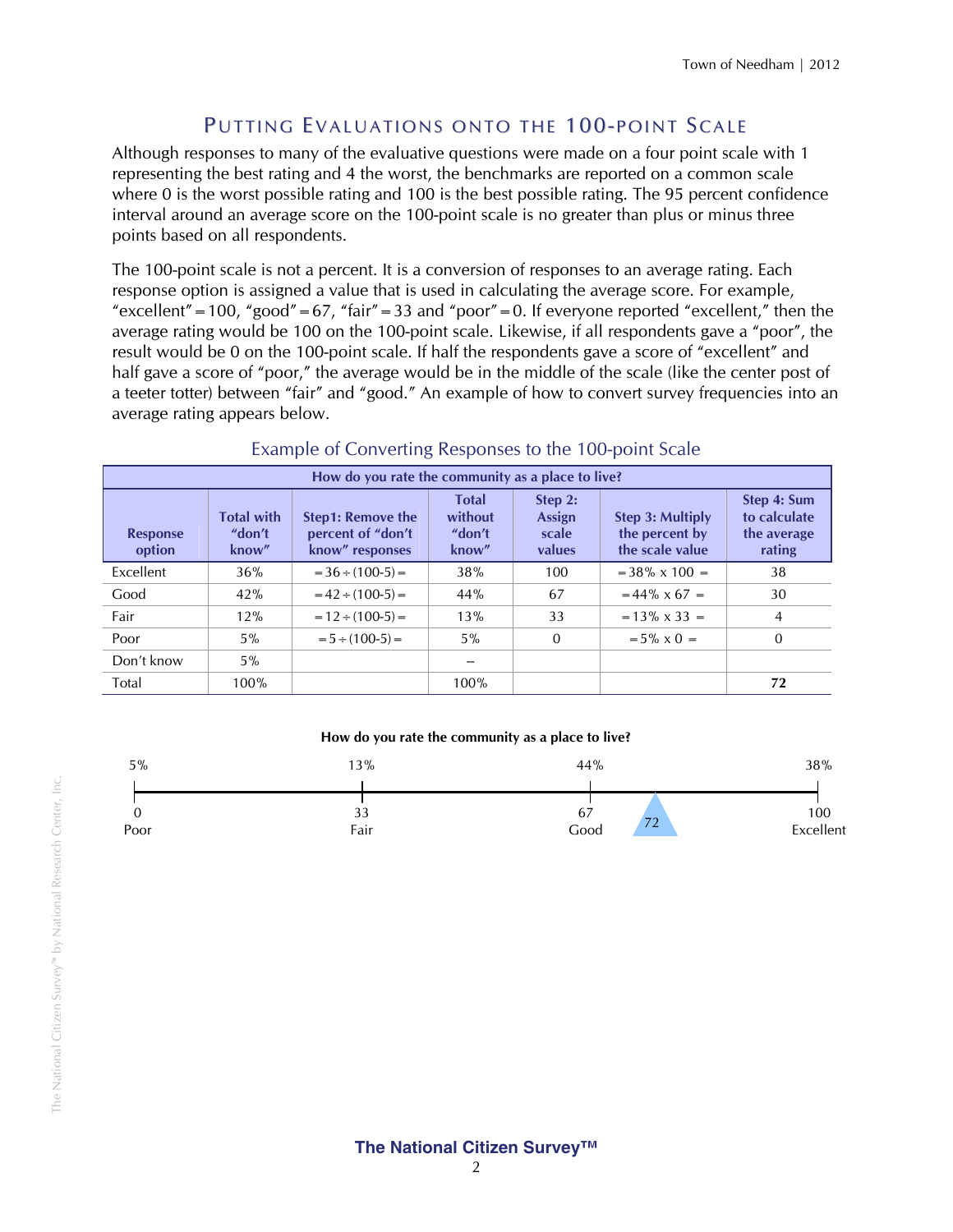## INTERPRETING THE RESULTS

Average ratings are compared when similar questions are included in NRC's database, and there are at least five jurisdictions in which the question was asked. Where comparisons are available, three numbers are provided in the table. The first column is your jurisdiction's rating on the 100 point scale. The second column is the rank assigned to your jurisdiction's rating among jurisdictions where a similar question was asked. The third column is the number of jurisdictions that asked a similar question. The final column shows the comparison of your jurisdiction's average rating to the benchmark.

Where comparisons for quality ratings were available, the Town of Needham's results were generally noted as being "above" the benchmark, "below" the benchmark or "similar" to the benchmark. For some questions – those related to resident behavior, circumstance or to a local problem – the comparison to the benchmark is designated as "more," "similar" or "less" (for example, the percent of crime victims, residents visiting a park or residents identifying code enforcement as a problem.) In instances where ratings are considerably higher or lower than the benchmark, these ratings have been further demarcated by the attribute of "much," (for example, "much less" or "much above"). These labels come from a statistical comparison of the Town of Needham's rating to the benchmark where a rating is considered "similar" if it is within the margin of error; "above," "below," "more" or "less" if the difference between your jurisdiction's rating and the benchmark is greater the margin of error; and "much above," "much below," "much more" or "much less" if the difference between your jurisdiction's rating and the benchmark is more than twice the margin of error.

This report contains benchmarks at the national level.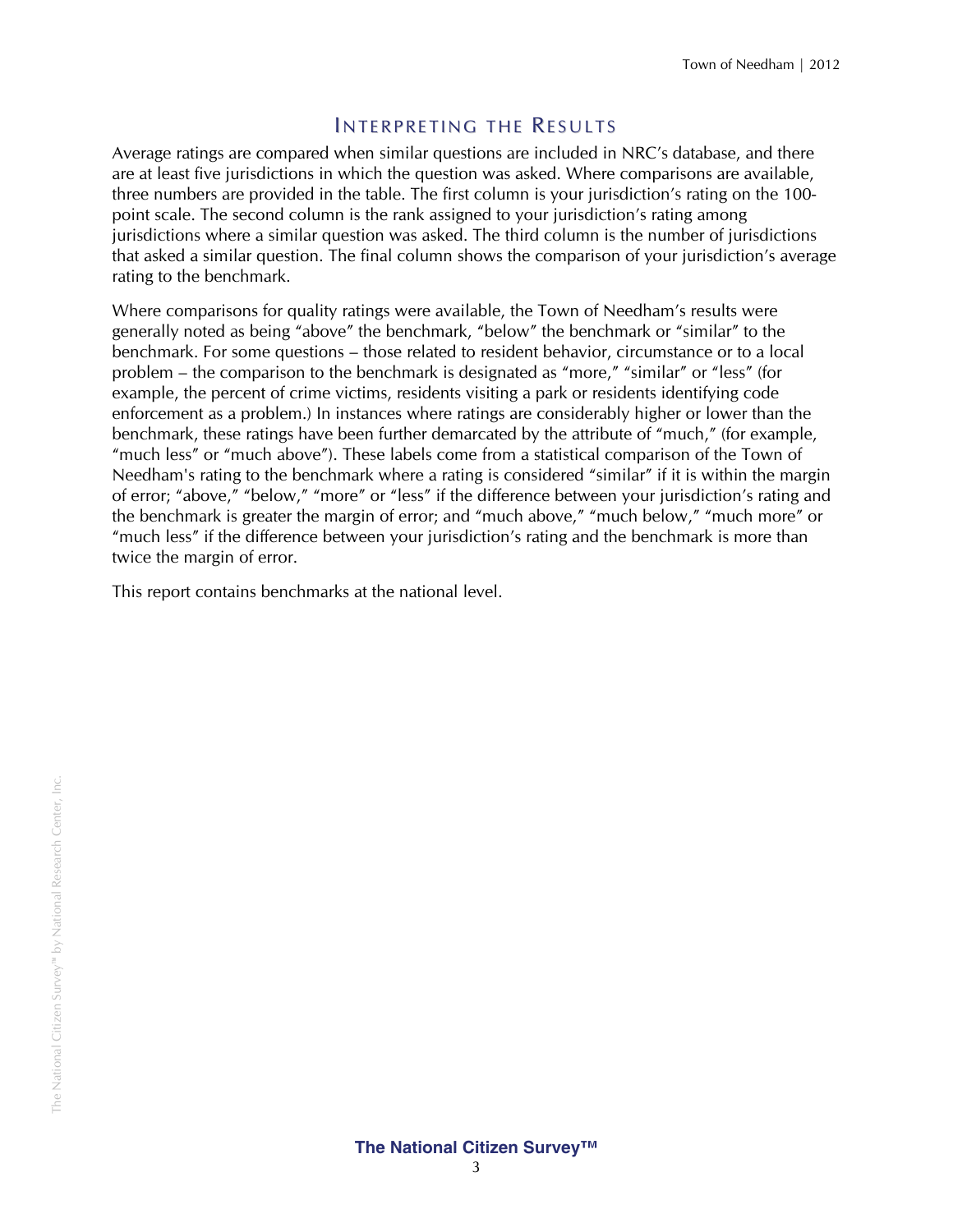## National Benchmark Comparisons

| <b>Overall Community Quality Benchmarks</b>                                                                                              |    |    |     |            |  |  |
|------------------------------------------------------------------------------------------------------------------------------------------|----|----|-----|------------|--|--|
| <b>Number of Jurisdictions</b><br><b>Needham</b><br><b>Comparison to</b><br><b>benchmark</b><br>for Comparison<br>Rank<br>average rating |    |    |     |            |  |  |
| Overall quality of life in Needham                                                                                                       | 81 | 28 | 377 | Much above |  |  |
| Your neighborhood as place to live                                                                                                       | 83 | 12 | 259 | Much above |  |  |
| Needham as a place to live                                                                                                               | 86 | 26 | 321 | Much above |  |  |
| Recommend living in Needham to<br>someone who asks                                                                                       | 90 | 15 | 195 | Much above |  |  |
| Remain in Needham for the next<br>five years                                                                                             | 86 | 19 | 194 | Much above |  |  |

| <b>Community Transportation Benchmarks</b>  |                           |      |                                                         |                                          |  |  |
|---------------------------------------------|---------------------------|------|---------------------------------------------------------|------------------------------------------|--|--|
|                                             | Needham average<br>rating | Rank | <b>Number of Jurisdictions for</b><br><b>Comparison</b> | <b>Comparison to</b><br><b>benchmark</b> |  |  |
| Ease of car travel in Needham               | 66                        | 32   | 258                                                     | Much above                               |  |  |
| Ease of bus travel in<br><b>Needham</b>     | 45                        | 95   | 186                                                     | Similar                                  |  |  |
| Ease of rail or subway travel<br>in Needham | 63                        | 20   | 52                                                      | Much above                               |  |  |
| Ease of bicycle travel in<br><b>Needham</b> | 55                        | 75   | 253                                                     | Much above                               |  |  |
| Ease of walking in Needham                  | 72                        | 33   | 253                                                     | Much above                               |  |  |
| Availability of paths and<br>walking trails | 53                        | 112  | 193                                                     | Below                                    |  |  |
| Traffic flow on major streets               | 49                        | 92   | 245                                                     | Above                                    |  |  |

| <b>Frequency of Bus Use Benchmarks</b>                                                                                                   |  |  |  |  |  |  |
|------------------------------------------------------------------------------------------------------------------------------------------|--|--|--|--|--|--|
| <b>Number of Jurisdictions for</b><br>Needham average<br><b>Comparison to</b><br><b>benchmark</b><br>rating<br>Rank<br><b>Comparison</b> |  |  |  |  |  |  |
| Ridden a local bus within<br>Needham<br>Much less<br>106<br>161<br>13                                                                    |  |  |  |  |  |  |

| <b>Drive Alone Benchmarks</b>                                                                                                     |    |     |     |           |  |  |
|-----------------------------------------------------------------------------------------------------------------------------------|----|-----|-----|-----------|--|--|
| <b>Number of Jurisdictions</b><br><b>Needham</b><br><b>Comparison to</b><br>benchmark<br>for Comparison<br>average rating<br>Rank |    |     |     |           |  |  |
| Average percent of work commute<br>trips made by driving alone                                                                    | 67 | 147 | 184 | Much less |  |  |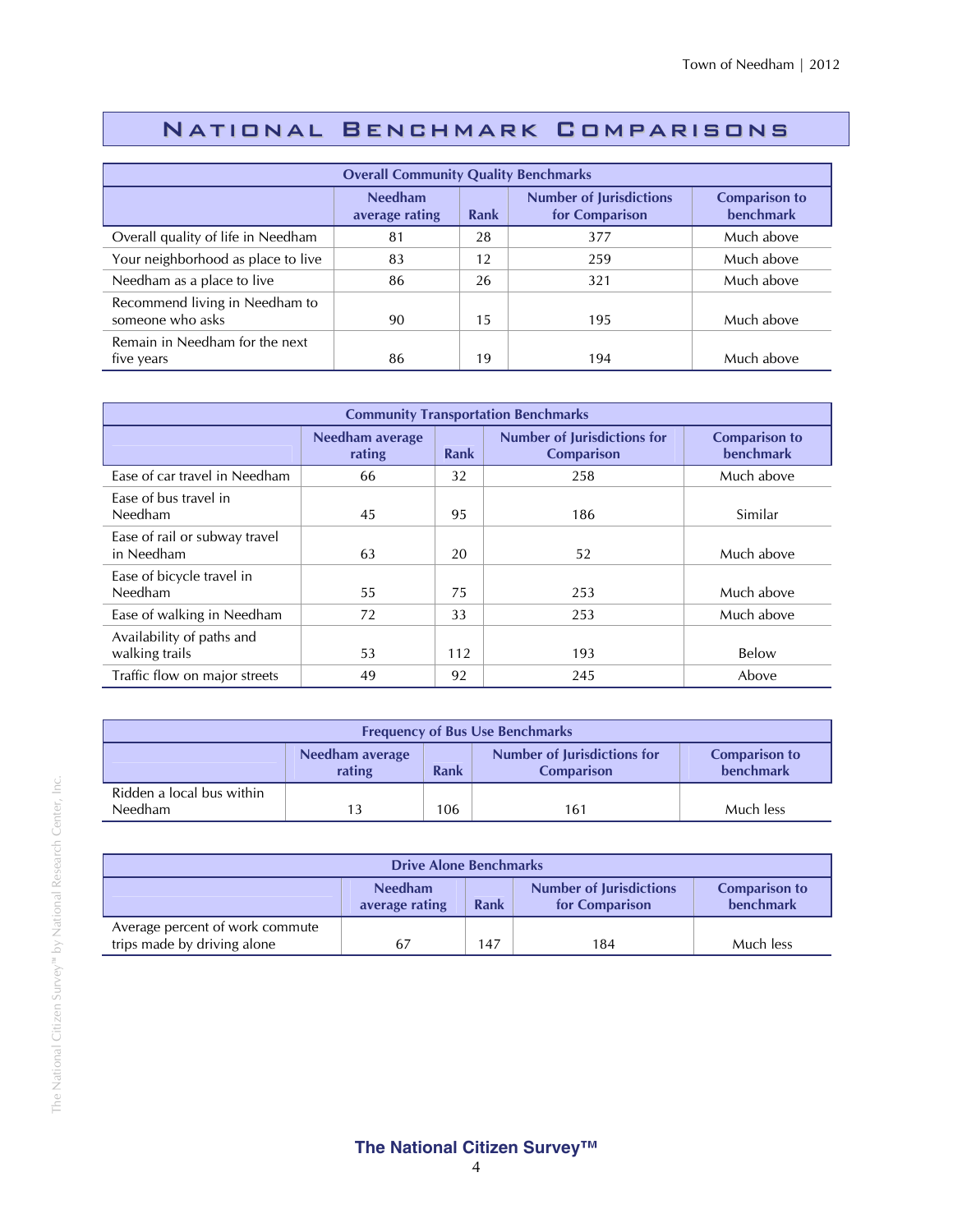| <b>Transportation and Parking Services Benchmarks</b> |                                  |      |                                                  |                                          |  |  |  |
|-------------------------------------------------------|----------------------------------|------|--------------------------------------------------|------------------------------------------|--|--|--|
|                                                       | <b>Needham average</b><br>rating | Rank | <b>Number of Jurisdictions for</b><br>Comparison | <b>Comparison to</b><br><b>benchmark</b> |  |  |  |
| Street repair                                         | 49                               | 137  | 360                                              | Above                                    |  |  |  |
| Street cleaning                                       | 63                               | 65   | 254                                              | Much above                               |  |  |  |
| Street lighting                                       | 60                               | 58   | 279                                              | Much above                               |  |  |  |
| Snow removal                                          | 61                               | 71   | 232                                              | Much above                               |  |  |  |
| Sidewalk maintenance                                  | 48                               | 153  | 244                                              | Similar                                  |  |  |  |
| Traffic signal timing                                 | 50                               | 79   | 208                                              | Similar                                  |  |  |  |
| Bus or transit services                               | 55                               | 78   | 193                                              | Above                                    |  |  |  |
| Amount of public<br>parking                           | 48                               | 88   | 204                                              | Similar                                  |  |  |  |

| <b>Housing Characteristics Benchmarks</b>                                                                                                |    |     |     |            |  |  |
|------------------------------------------------------------------------------------------------------------------------------------------|----|-----|-----|------------|--|--|
| <b>Number of Jurisdictions for</b><br>Needham average<br><b>Comparison to</b><br><b>benchmark</b><br>rating<br><b>Comparison</b><br>Rank |    |     |     |            |  |  |
| Availability of affordable<br>quality housing                                                                                            | 30 | 228 | 264 | Much below |  |  |
| Variety of housing options                                                                                                               | 46 | 155 | 188 | Much below |  |  |

| <b>Housing Costs Benchmarks</b>                                                                                                          |    |     |     |           |  |  |
|------------------------------------------------------------------------------------------------------------------------------------------|----|-----|-----|-----------|--|--|
| <b>Number of Jurisdictions</b><br><b>Needham</b><br><b>Comparison to</b><br><b>benchmark</b><br>Rank<br>for Comparison<br>average rating |    |     |     |           |  |  |
| Experiencing housing costs stress<br>(housing costs 30% or MORE of                                                                       |    |     |     |           |  |  |
| income)                                                                                                                                  | 29 | 134 | 187 | Much less |  |  |

| <b>Built Environment Benchmarks</b>                                                                                                      |    |    |     |            |  |  |
|------------------------------------------------------------------------------------------------------------------------------------------|----|----|-----|------------|--|--|
| <b>Number of Jurisdictions for</b><br><b>Comparison to</b><br>Needham average<br><b>benchmark</b><br>rating<br><b>Comparison</b><br>Rank |    |    |     |            |  |  |
| Quality of new development<br>in Needham                                                                                                 | 56 | 91 | 242 | Similar    |  |  |
| Overall appearance of<br>Needham                                                                                                         |    | 62 | 295 | Much above |  |  |

| <b>Population Growth Benchmarks</b>                                                                                               |    |     |     |         |  |  |
|-----------------------------------------------------------------------------------------------------------------------------------|----|-----|-----|---------|--|--|
| <b>Number of Jurisdictions for</b><br>Needham average<br><b>Comparison to</b><br>benchmark<br>Rank<br><b>Comparison</b><br>rating |    |     |     |         |  |  |
| Population growth seen as<br>too fast                                                                                             | 41 | 101 | 221 | Similar |  |  |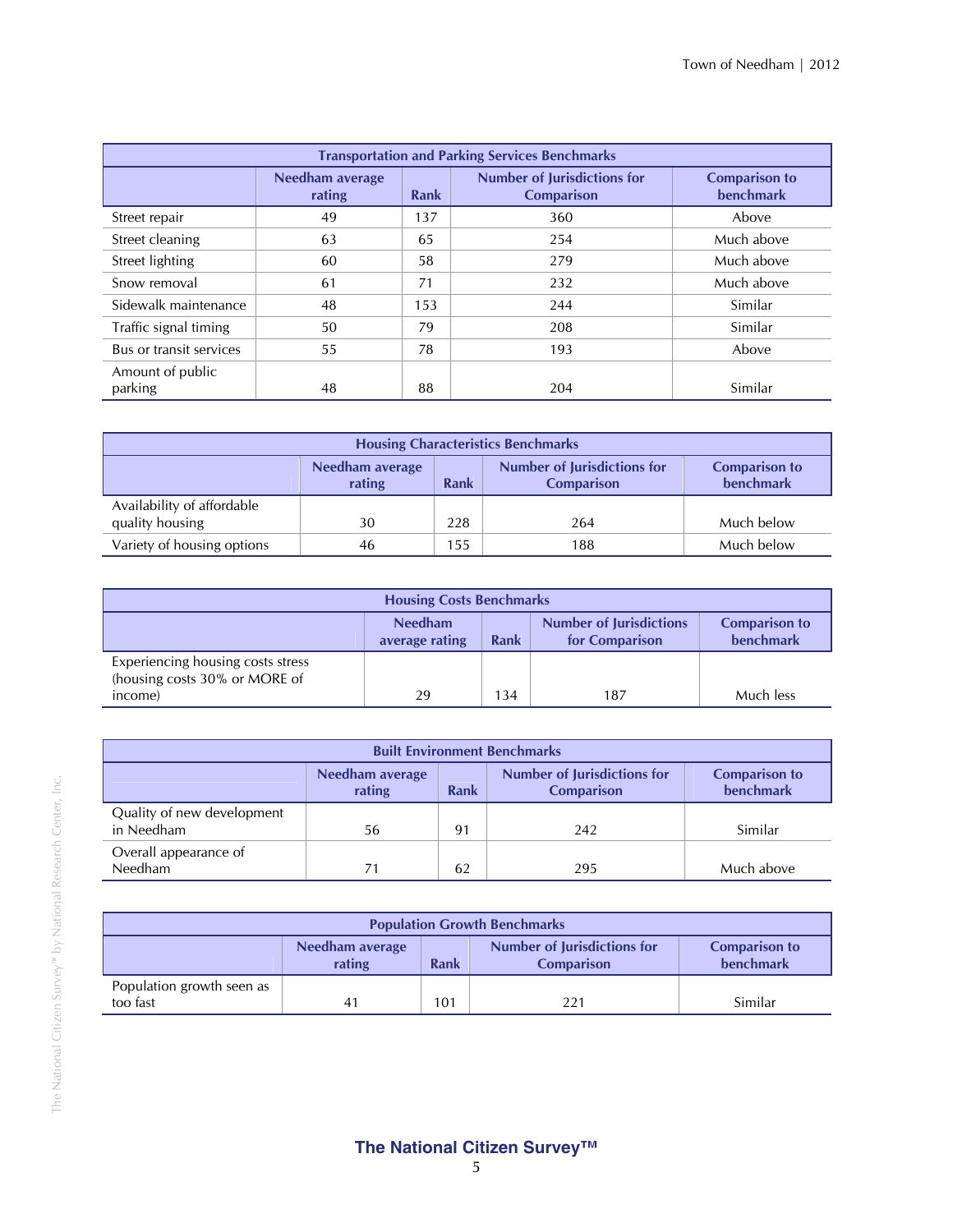| <b>Nuisance Problems Benchmarks</b>                                          |                                                                                                                                          |     |     |           |  |  |
|------------------------------------------------------------------------------|------------------------------------------------------------------------------------------------------------------------------------------|-----|-----|-----------|--|--|
|                                                                              | <b>Number of Jurisdictions</b><br><b>Needham</b><br><b>Comparison to</b><br>benchmark<br><b>Rank</b><br>for Comparison<br>average rating |     |     |           |  |  |
| Run down buildings, weed lots and<br>junk vehicles seen as a "major" problem |                                                                                                                                          | 212 | 222 | Much less |  |  |

| <b>Planning and Community Code Enforcement Services Benchmarks</b>                                                                              |    |    |     |            |  |  |
|-------------------------------------------------------------------------------------------------------------------------------------------------|----|----|-----|------------|--|--|
| <b>Number of Jurisdictions for</b><br>Needham average<br><b>Comparison to</b><br><b>benchmark</b><br><b>Rank</b><br>rating<br><b>Comparison</b> |    |    |     |            |  |  |
| Land use, planning and                                                                                                                          |    |    |     |            |  |  |
| zoning                                                                                                                                          | 49 | 94 | 262 | Above      |  |  |
| Animal control                                                                                                                                  | 64 | 31 | 277 | Much above |  |  |

| <b>Economic Sustainability and Opportunities Benchmarks</b>                                                                              |    |     |     |            |  |  |
|------------------------------------------------------------------------------------------------------------------------------------------|----|-----|-----|------------|--|--|
| <b>Number of Jurisdictions</b><br><b>Needham</b><br><b>Comparison to</b><br><b>benchmark</b><br>for Comparison<br>Rank<br>average rating |    |     |     |            |  |  |
| Employment opportunities                                                                                                                 | 45 | 56  | 261 | Much above |  |  |
| Shopping opportunities                                                                                                                   | 41 | 195 | 248 | Much below |  |  |
| Needham as a place to work                                                                                                               | 70 | 26  | 290 | Much above |  |  |
| Overall quality of business and service<br>establishments in Needham                                                                     | 58 | 87  | 183 | Similar    |  |  |

| <b>Economic Development Services Benchmarks</b> |                                                                                                                                   |    |     |            |  |  |
|-------------------------------------------------|-----------------------------------------------------------------------------------------------------------------------------------|----|-----|------------|--|--|
|                                                 | <b>Number of Jurisdictions for</b><br><b>Comparison to</b><br>Needham average<br>benchmark<br>rating<br>Rank<br><b>Comparison</b> |    |     |            |  |  |
| Economic<br>development                         | 51                                                                                                                                | 76 | 247 | Much above |  |  |

| <b>Job and Retail Growth Benchmarks</b>                                                                                                         |    |     |     |           |  |  |  |
|-------------------------------------------------------------------------------------------------------------------------------------------------|----|-----|-----|-----------|--|--|--|
| <b>Number of Jurisdictions for</b><br>Needham average<br><b>Comparison to</b><br><b>benchmark</b><br>rating<br><b>Rank</b><br><b>Comparison</b> |    |     |     |           |  |  |  |
| Retail growth seen as<br>too slow                                                                                                               | 54 | 46  | 221 | Much more |  |  |  |
| Jobs growth seen as too<br>slow                                                                                                                 | 73 | 139 | 223 | Less      |  |  |  |

| <b>Personal Economic Future Benchmarks</b>                                                                                        |  |     |     |         |  |  |
|-----------------------------------------------------------------------------------------------------------------------------------|--|-----|-----|---------|--|--|
| <b>Number of Jurisdictions for</b><br><b>Comparison to</b><br>Needham average<br>benchmark<br>Rank<br>rating<br><b>Comparison</b> |  |     |     |         |  |  |
| Positive impact of economy on<br>household income                                                                                 |  | 106 | 216 | Similar |  |  |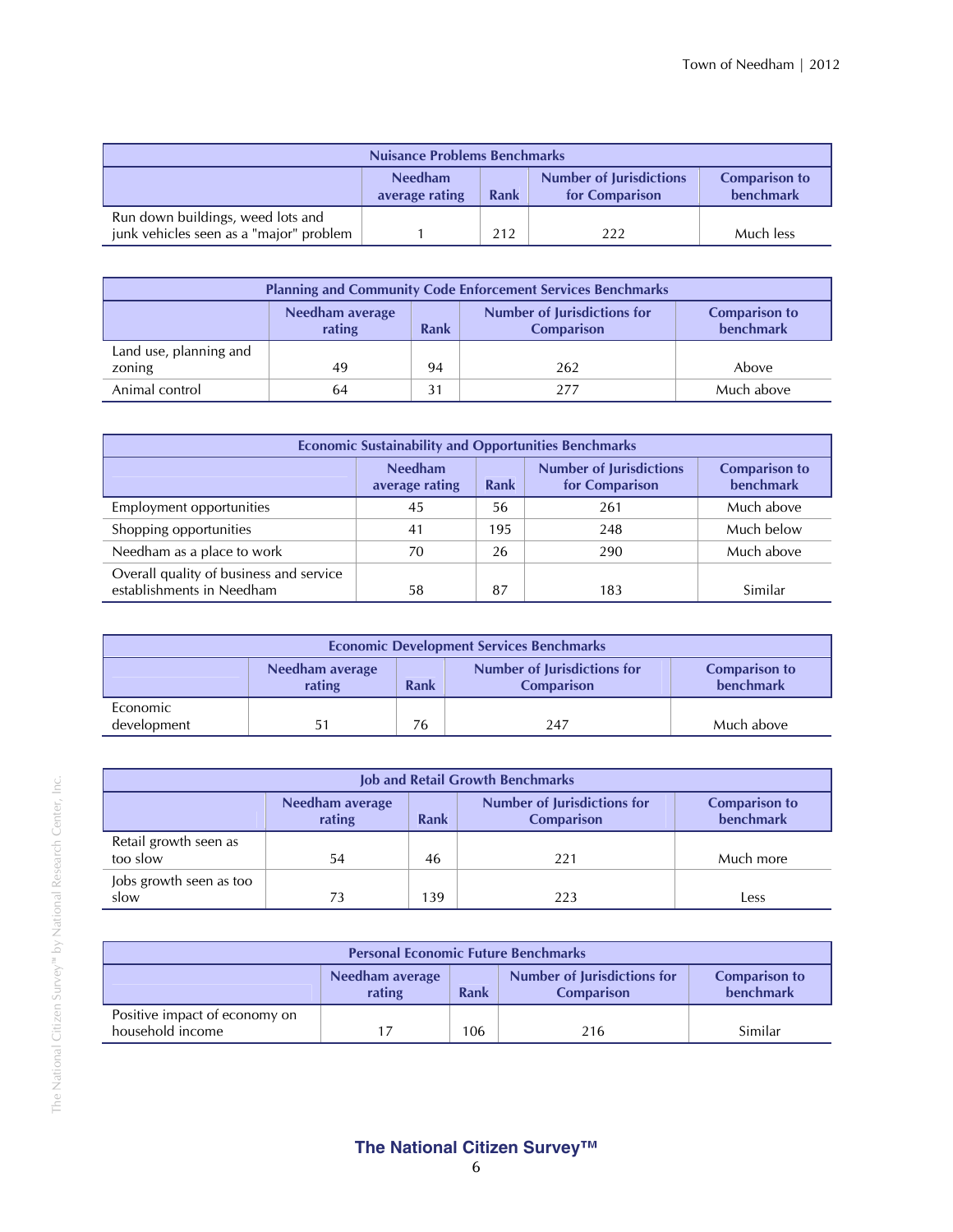| <b>Community and Personal Public Safety Benchmarks</b> |                           |                |                                                         |                                          |  |  |
|--------------------------------------------------------|---------------------------|----------------|---------------------------------------------------------|------------------------------------------|--|--|
|                                                        | Needham average<br>rating | Rank           | <b>Number of Jurisdictions for</b><br><b>Comparison</b> | <b>Comparison to</b><br><b>benchmark</b> |  |  |
| In your neighborhood during<br>the day                 | 96                        | 13             | 291                                                     | Much above                               |  |  |
| In your neighborhood after dark                        | 90                        | 4              | 285                                                     | Much above                               |  |  |
| In Needham's downtown area<br>during the day           | 96                        | 10             | 252                                                     | Much above                               |  |  |
| In Needham's downtown area<br>after dark               | 89                        | 5              | 259                                                     | Much above                               |  |  |
| Violent crime (e.g., rape,<br>assault, robbery)        | 93                        | 3              | 256                                                     | Much above                               |  |  |
| Property crimes (e.g., burglary,<br>theft)             | 83                        | $\overline{2}$ | 257                                                     | Much above                               |  |  |
| Environmental hazards,<br>including toxic waste        | 84                        | 34             | 191                                                     | Much above                               |  |  |

| <b>Crime Victimization and Reporting Benchmarks</b> |                                                                                                                                                 |     |     |           |  |  |  |
|-----------------------------------------------------|-------------------------------------------------------------------------------------------------------------------------------------------------|-----|-----|-----------|--|--|--|
|                                                     | <b>Number of Jurisdictions for</b><br>Needham average<br><b>Comparison to</b><br><b>benchmark</b><br>rating<br><b>Comparison</b><br><b>Rank</b> |     |     |           |  |  |  |
| Victim of<br>crime                                  | b                                                                                                                                               | 209 | 228 | Much less |  |  |  |
| Reported<br>crimes                                  | 57                                                                                                                                              | 222 | 226 | Much less |  |  |  |

| <b>Public Safety Services Benchmarks</b>                                                                               |                                  |      |                                                     |                                          |  |  |
|------------------------------------------------------------------------------------------------------------------------|----------------------------------|------|-----------------------------------------------------|------------------------------------------|--|--|
|                                                                                                                        | <b>Needham</b><br>average rating | Rank | Number of<br>Jurisdictions for<br><b>Comparison</b> | <b>Comparison to</b><br><b>benchmark</b> |  |  |
| Police services                                                                                                        | 83                               | 6    | 353                                                 | Much above                               |  |  |
| Fire services                                                                                                          | 87                               | 8    | 288                                                 | Much above                               |  |  |
| Ambulance or emergency medical services                                                                                | 87                               | 5    | 282                                                 | Much above                               |  |  |
| Crime prevention                                                                                                       | 80                               | 2    | 299                                                 | Much above                               |  |  |
| Fire prevention and education                                                                                          | 79                               | 6    | 243                                                 | Much above                               |  |  |
| Traffic enforcement                                                                                                    | 66                               | 29   | 312                                                 | Much above                               |  |  |
| Emergency preparedness (services that prepare<br>the community for natural disasters or other<br>emergency situations) | 68                               | 18   | 209                                                 | Much above                               |  |  |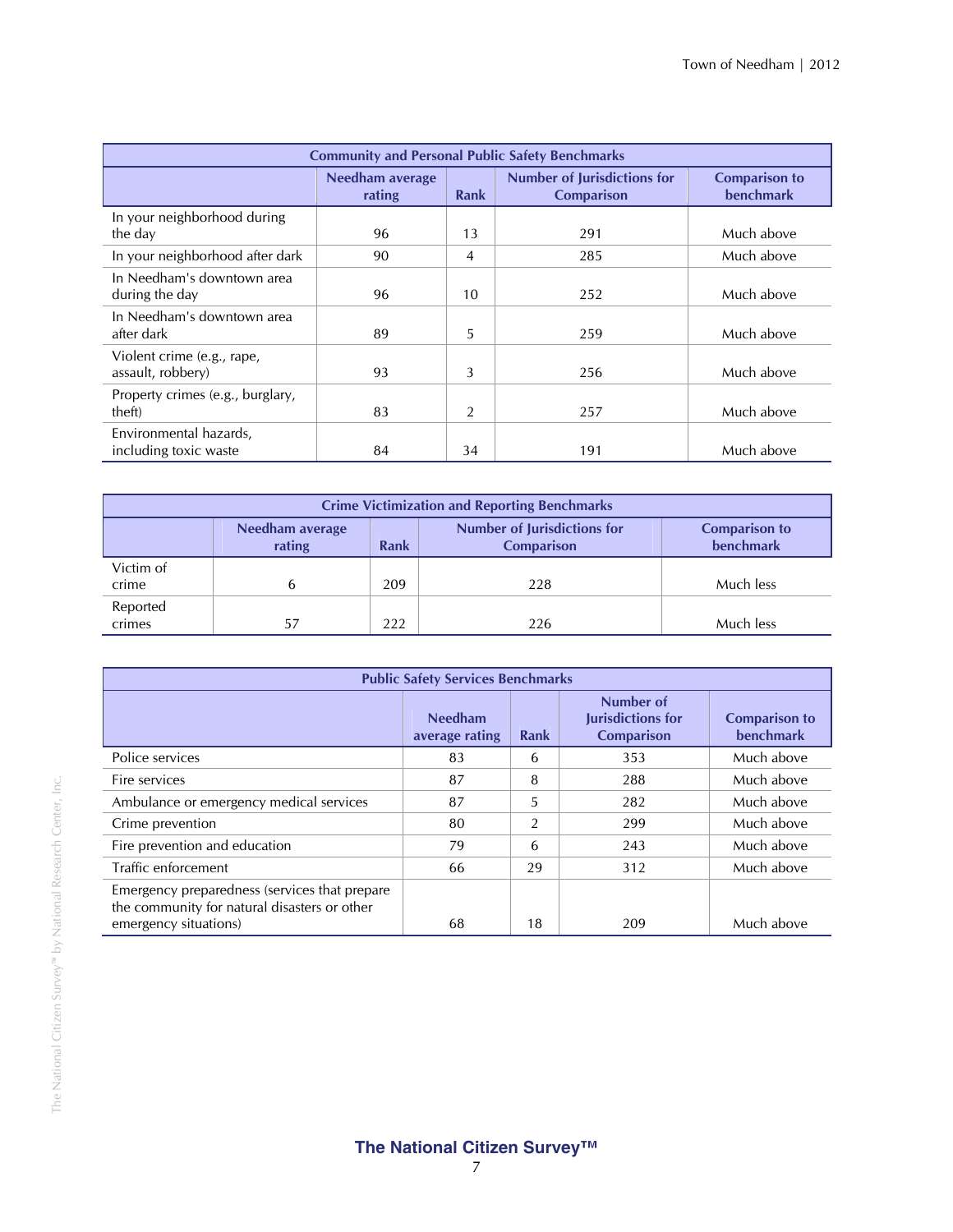| <b>Contact with Police and Fire Departments Benchmarks</b>                                 |                                  |      |                                                            |                                          |  |
|--------------------------------------------------------------------------------------------|----------------------------------|------|------------------------------------------------------------|------------------------------------------|--|
|                                                                                            | <b>Needham</b><br>average rating | Rank | Number of<br><b>Jurisdictions for</b><br><b>Comparison</b> | <b>Comparison to</b><br><b>benchmark</b> |  |
| Had contact with the Town of Needham<br>Police Department                                  | 38                               | 46   | 94                                                         | Similar                                  |  |
| Overall impression of most recent contact<br>with the Town of Needham Police<br>Department | 78                               | 10   | 97                                                         | Much above                               |  |
| Had contact with the Town of Needham<br>Fire Department                                    | 19                               | 13   | 70                                                         | More                                     |  |
| Overall impression of most recent contact<br>with the Town of Needham Fire<br>Department   | 88                               | 17   | 72                                                         | Much above                               |  |

| <b>Community Environment Benchmarks</b>                                       |                                                                                                                                          |    |     |            |  |  |
|-------------------------------------------------------------------------------|------------------------------------------------------------------------------------------------------------------------------------------|----|-----|------------|--|--|
|                                                                               | <b>Number of Jurisdictions</b><br><b>Needham</b><br><b>Comparison to</b><br><b>benchmark</b><br>for Comparison<br>average rating<br>Rank |    |     |            |  |  |
| Cleanliness of Needham                                                        | 74                                                                                                                                       | 44 | 194 | Much above |  |  |
| Quality of overall natural environment<br>in Needham                          | 69                                                                                                                                       | 61 | 197 | Much above |  |  |
| Preservation of natural areas such as<br>open space, farmlands and greenbelts | 59                                                                                                                                       | 60 | 196 | Much above |  |  |
| Air quality                                                                   | 69                                                                                                                                       | 53 | 209 | Much above |  |  |

| <b>Frequency of Recycling Benchmarks</b>                                                                                          |    |    |     |           |  |  |
|-----------------------------------------------------------------------------------------------------------------------------------|----|----|-----|-----------|--|--|
| Number of Jurisdictions for<br>Needham average<br><b>Comparison to</b><br>benchmark<br><b>Rank</b><br>rating<br><b>Comparison</b> |    |    |     |           |  |  |
| Recycled used paper, cans or<br>bottles from your home                                                                            | 89 | 86 | 212 | Much more |  |  |

| <b>Utility Services Benchmarks</b>                                                                                                |    |     |     |            |  |  |
|-----------------------------------------------------------------------------------------------------------------------------------|----|-----|-----|------------|--|--|
| <b>Number of Jurisdictions for</b><br><b>Comparison to</b><br>Needham average<br>benchmark<br>rating<br><b>Comparison</b><br>Rank |    |     |     |            |  |  |
| Sewer services                                                                                                                    | 75 | 4   | 256 | Much above |  |  |
| Drinking water                                                                                                                    | 76 | 9   | 266 | Much above |  |  |
| Storm drainage                                                                                                                    | 63 | 47  | 305 | Much above |  |  |
| Recycling                                                                                                                         |    | 113 | 297 | Much above |  |  |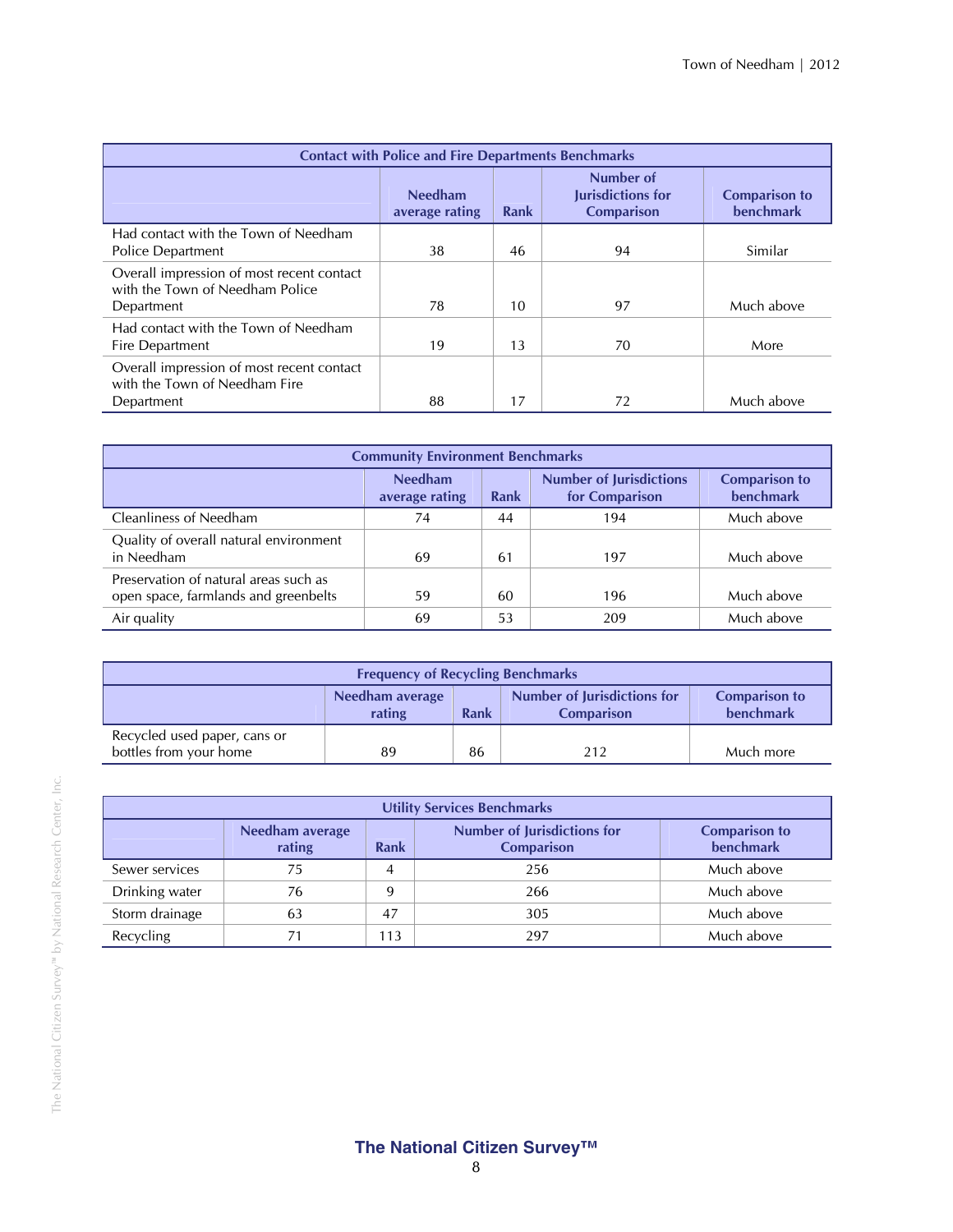| <b>Community Recreational Opportunities Benchmarks</b>                                                                            |    |     |     |         |  |  |
|-----------------------------------------------------------------------------------------------------------------------------------|----|-----|-----|---------|--|--|
| <b>Number of Jurisdictions for</b><br><b>Comparison to</b><br>Needham average<br>benchmark<br>rating<br>Rank<br><b>Comparison</b> |    |     |     |         |  |  |
| Recreation<br>opportunities                                                                                                       | 60 | 117 | 258 | Similar |  |  |

| <b>Participation in Parks and Recreation Opportunities Benchmarks</b>                                                             |    |     |     |           |  |  |
|-----------------------------------------------------------------------------------------------------------------------------------|----|-----|-----|-----------|--|--|
| <b>Number of Jurisdictions for</b><br>Needham average<br><b>Comparison to</b><br>benchmark<br>Rank<br><b>Comparison</b><br>rating |    |     |     |           |  |  |
| Participated in a recreation<br>program or activity                                                                               | 62 | 17  | 212 | Much more |  |  |
| Visited a neighborhood park or<br>Town park                                                                                       | 82 | 167 | 220 | Less      |  |  |

| <b>Parks and Recreation Services Benchmarks</b> |                                                                                                                                   |     |     |            |  |  |  |
|-------------------------------------------------|-----------------------------------------------------------------------------------------------------------------------------------|-----|-----|------------|--|--|--|
|                                                 | <b>Number of Jurisdictions for</b><br>Needham average<br><b>Comparison to</b><br>benchmark<br>rating<br><b>Comparison</b><br>Rank |     |     |            |  |  |  |
| Town parks                                      | 70                                                                                                                                | 136 | 276 | Similar    |  |  |  |
| Recreation programs or<br>classes               | 70                                                                                                                                | 67  | 280 | Much above |  |  |  |
| Recreation centers or<br>facilities             | 58                                                                                                                                | 154 | 234 | Below      |  |  |  |

| <b>Cultural and Educational Opportunities Benchmarks</b>                                                                          |    |     |     |            |  |
|-----------------------------------------------------------------------------------------------------------------------------------|----|-----|-----|------------|--|
| <b>Number of Jurisdictions for</b><br>Needham average<br><b>Comparison to</b><br>benchmark<br><b>Comparison</b><br>rating<br>Rank |    |     |     |            |  |
| Opportunities to attend<br>cultural activities                                                                                    | 51 | 128 | 267 | Similar    |  |
| Educational opportunities                                                                                                         | 70 | 40  | 228 | Much above |  |

| <b>Participation in Cultural and Educational Opportunities Benchmarks</b>                                                                |    |    |     |           |  |  |
|------------------------------------------------------------------------------------------------------------------------------------------|----|----|-----|-----------|--|--|
| <b>Number of Jurisdictions</b><br><b>Needham</b><br><b>Comparison to</b><br><b>benchmark</b><br>for Comparison<br>Rank<br>average rating |    |    |     |           |  |  |
| Used Needham public library or its<br>services                                                                                           | 88 |    | 193 | Much more |  |  |
| Participated in religious or spiritual<br>activities in Needham                                                                          | 59 | 28 | 136 | Much more |  |  |

| <b>Cultural and Educational Services Benchmarks</b>                                                                                             |    |    |     |            |  |  |
|-------------------------------------------------------------------------------------------------------------------------------------------------|----|----|-----|------------|--|--|
| <b>Number of Jurisdictions for</b><br>Needham average<br><b>Comparison to</b><br><b>benchmark</b><br>rating<br><b>Comparison</b><br><b>Rank</b> |    |    |     |            |  |  |
| Public schools                                                                                                                                  | 79 | 24 | 218 | Much above |  |  |
| Public library<br>services                                                                                                                      | 84 |    | 283 | Much above |  |  |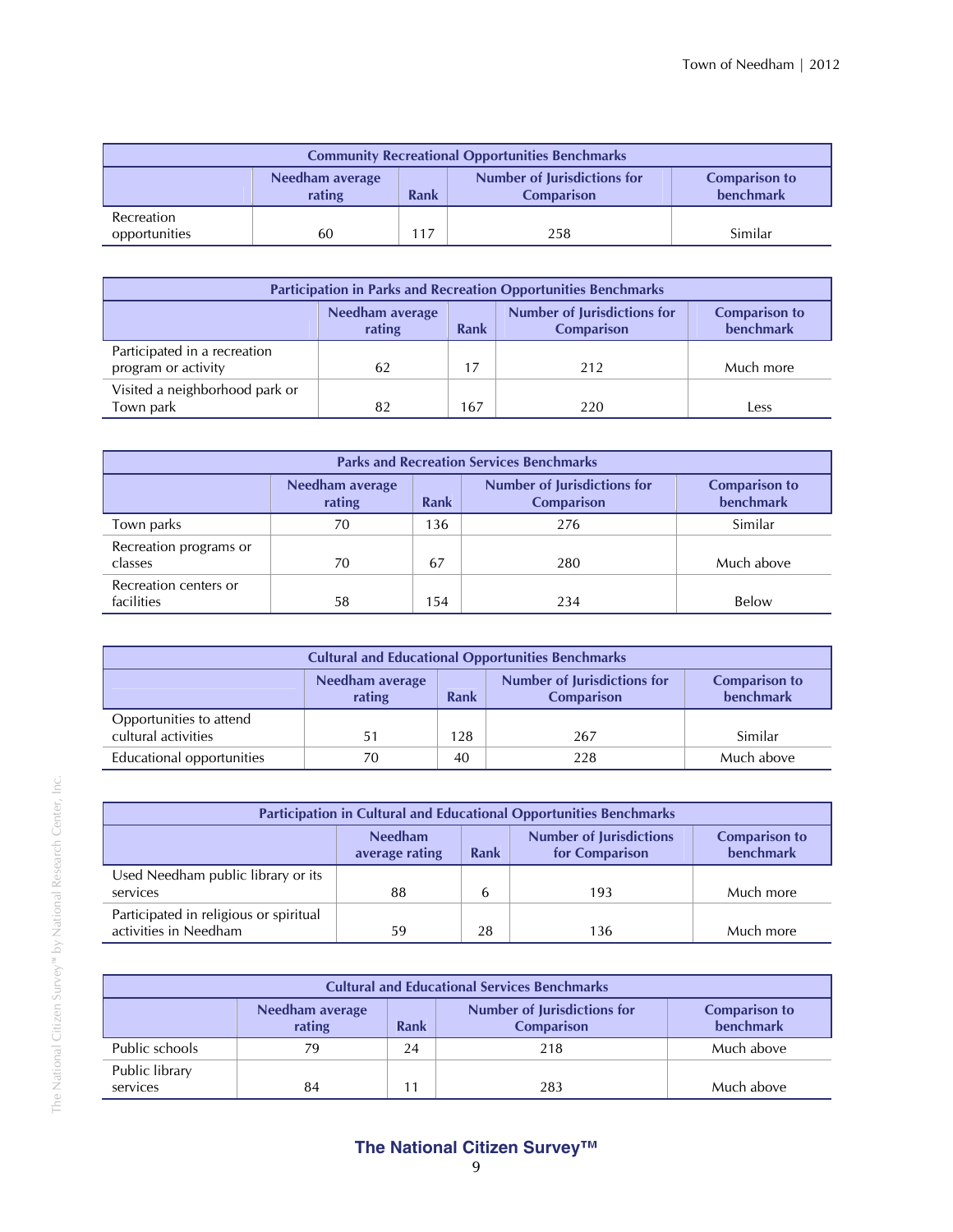| <b>Community Health and Wellness Access and Opportunities Benchmarks</b> |                                                                                                                                          |    |     |            |  |  |
|--------------------------------------------------------------------------|------------------------------------------------------------------------------------------------------------------------------------------|----|-----|------------|--|--|
|                                                                          | <b>Number of Jurisdictions for</b><br><b>Comparison to</b><br>Needham average<br>benchmark<br><b>Rank</b><br><b>Comparison</b><br>rating |    |     |            |  |  |
| Availability of affordable<br>quality health care                        | 65                                                                                                                                       | 15 | 217 | Much above |  |  |
| Availability of affordable<br>quality food                               | 62                                                                                                                                       | 47 | 169 | Above      |  |  |
| Availability of preventive<br>health services                            | 66                                                                                                                                       | 14 | 149 | Much above |  |  |

| <b>Health and Wellness Services Benchmarks</b>                                                                                    |  |    |     |            |  |  |
|-----------------------------------------------------------------------------------------------------------------------------------|--|----|-----|------------|--|--|
| <b>Number of Jurisdictions for</b><br><b>Comparison to</b><br>Needham average<br>benchmark<br>rating<br>Rank<br><b>Comparison</b> |  |    |     |            |  |  |
| Health<br>services                                                                                                                |  | 12 | 169 | Much above |  |  |

| <b>Community Quality and Inclusiveness Benchmarks</b>                               |                                  |                                   |     |            |  |  |
|-------------------------------------------------------------------------------------|----------------------------------|-----------------------------------|-----|------------|--|--|
|                                                                                     | <b>Needham</b><br>average rating | <b>Comparison to</b><br>benchmark |     |            |  |  |
| Sense of community                                                                  | 72                               | 19                                | 265 | Much above |  |  |
| Openness and acceptance of the<br>community toward people of diverse<br>backgrounds | 62                               | 62                                | 243 | Much above |  |  |
| Availability of affordable quality child<br>care                                    | 47                               | 80                                | 212 | Above      |  |  |
| Needham as a place to raise kids                                                    | 87                               | 13                                | 320 | Much above |  |  |
| Needham as a place to retire                                                        | 57                               | 182                               | 308 | Similar    |  |  |

| <b>Services Provided for Population Subgroups Benchmarks</b>                                                                             |    |    |     |            |  |  |  |
|------------------------------------------------------------------------------------------------------------------------------------------|----|----|-----|------------|--|--|--|
| <b>Number of Jurisdictions for</b><br>Needham average<br><b>Comparison to</b><br>benchmark<br>rating<br><b>Rank</b><br><b>Comparison</b> |    |    |     |            |  |  |  |
| Services to seniors                                                                                                                      | 63 | 76 | 266 | Much above |  |  |  |
| Services to youth                                                                                                                        | 67 | 35 | 249 | Much above |  |  |  |
| Services to low income<br>people                                                                                                         | 55 | 27 | 221 | Much above |  |  |  |

| <b>Civic Engagement Opportunities Benchmarks</b>     |                                                                                                                                                 |    |     |            |  |  |  |
|------------------------------------------------------|-------------------------------------------------------------------------------------------------------------------------------------------------|----|-----|------------|--|--|--|
|                                                      | Number of Jurisdictions for<br><b>Needham</b><br><b>Comparison to</b><br><b>benchmark</b><br><b>Rank</b><br><b>Comparison</b><br>average rating |    |     |            |  |  |  |
| Opportunities to participate in<br>community matters | 70                                                                                                                                              | 12 | 189 | Much above |  |  |  |
| Opportunities to volunteer                           | 75                                                                                                                                              | 16 | 188 | Much above |  |  |  |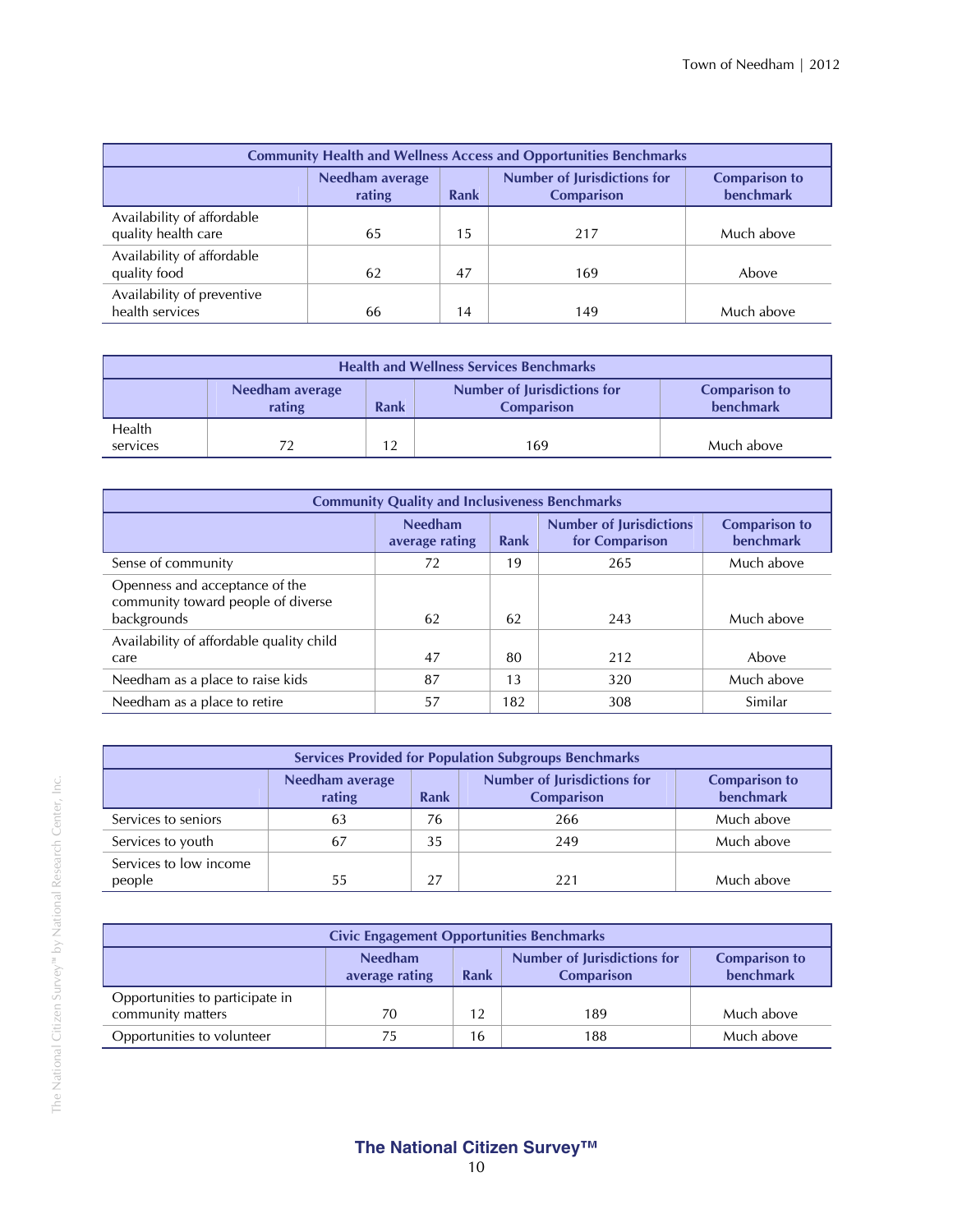| <b>Participation in Civic Engagement Opportunities Benchmarks</b>                                                           |                                  |      |                                                     |                                          |
|-----------------------------------------------------------------------------------------------------------------------------|----------------------------------|------|-----------------------------------------------------|------------------------------------------|
|                                                                                                                             | <b>Needham</b><br>average rating | Rank | Number of<br>Jurisdictions for<br><b>Comparison</b> | <b>Comparison to</b><br><b>benchmark</b> |
| Attended a meeting of local elected officials or<br>other local public meeting                                              | 30                               | 62   | 222                                                 | More                                     |
| Watched a meeting of local elected officials or<br>other public meeting on cable television, the<br>Internet or other media | 38                               | 93   | 179                                                 | Similar                                  |
| Volunteered your time to some group or<br>activity in Needham                                                               | 55                               | 53   | 221                                                 | Much more                                |
| Participated in a club or civic group in<br>Needham                                                                         | 38                               | 43   | 160                                                 | Much more                                |
| Provided help to a friend or neighbor                                                                                       | 94                               | 97   | 157                                                 | Similar                                  |

| <b>Voter Behavior Benchmarks</b>  |                                                                                                                                                 |    |     |           |  |  |  |
|-----------------------------------|-------------------------------------------------------------------------------------------------------------------------------------------------|----|-----|-----------|--|--|--|
|                                   | <b>Number of Jurisdictions for</b><br><b>Comparison to</b><br>Needham average<br><b>benchmark</b><br>rating<br><b>Rank</b><br><b>Comparison</b> |    |     |           |  |  |  |
| Registered to vote                | 93                                                                                                                                              |    | 225 | Much more |  |  |  |
| Voted in last general<br>election | 82                                                                                                                                              | 46 | 224 | Much more |  |  |  |

| Use of Information Sources Benchmarks                                                                                      |  |    |     |           |  |
|----------------------------------------------------------------------------------------------------------------------------|--|----|-----|-----------|--|
| Number of Jurisdictions for<br>Needham average<br><b>Comparison to</b><br>benchmark<br>Rank<br>rating<br><b>Comparison</b> |  |    |     |           |  |
| Visited the Town of<br>Needham Web site                                                                                    |  | 31 | 181 | Much more |  |

| <b>Local Government Media Services and Information Dissemination Benchmarks</b> |                                                                                                                                   |    |     |            |  |  |  |
|---------------------------------------------------------------------------------|-----------------------------------------------------------------------------------------------------------------------------------|----|-----|------------|--|--|--|
|                                                                                 | <b>Number of Jurisdictions for</b><br>Needham average<br><b>Comparison to</b><br>benchmark<br>rating<br><b>Comparison</b><br>Rank |    |     |            |  |  |  |
| Cable television                                                                | 66                                                                                                                                |    | 167 | Much above |  |  |  |
| Public information<br>services                                                  | 69                                                                                                                                | 24 | 243 | Much above |  |  |  |

| <b>Social Engagement Opportunities Benchmarks</b>                                                                                        |    |    |     |            |  |
|------------------------------------------------------------------------------------------------------------------------------------------|----|----|-----|------------|--|
| <b>Number of Jurisdictions</b><br><b>Needham</b><br><b>Comparison to</b><br>benchmark<br>for Comparison<br><b>Rank</b><br>average rating |    |    |     |            |  |
| Opportunities to participate in social<br>events and activities                                                                          | 65 | 43 | 186 | Much above |  |
| Opportunities to participate in religious<br>or spiritual events and activities                                                          | 78 |    | 148 | Much above |  |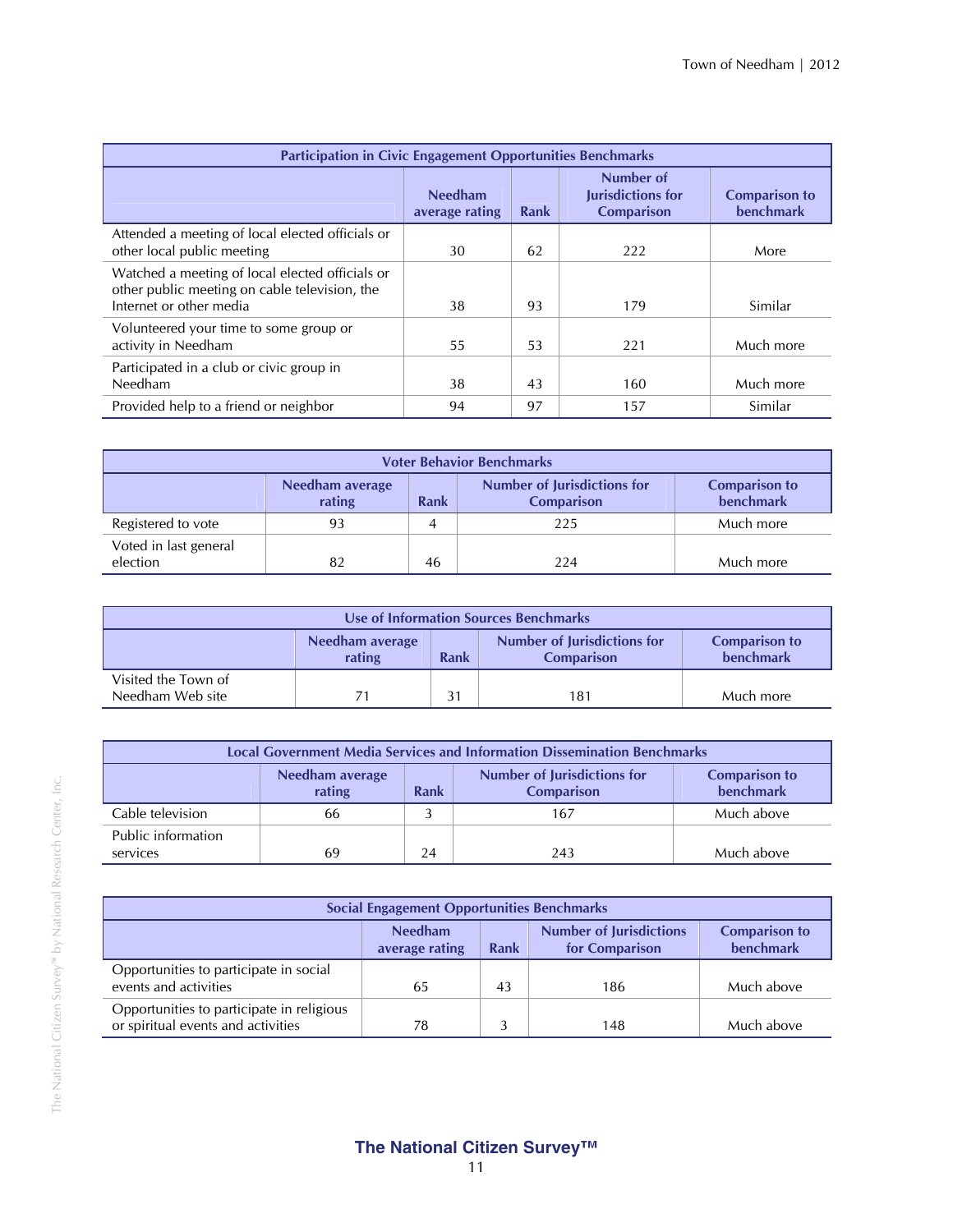| <b>Contact with Immediate Neighbors Benchmarks</b>            |                                                                                                                                                 |    |     |      |  |
|---------------------------------------------------------------|-------------------------------------------------------------------------------------------------------------------------------------------------|----|-----|------|--|
|                                                               | <b>Number of Jurisdictions</b><br><b>Needham</b><br><b>Comparison to</b><br><b>benchmark</b><br>for Comparison<br><b>Rank</b><br>average rating |    |     |      |  |
| Has contact with neighbors at least<br>several times per week | 52                                                                                                                                              | 55 | 176 | More |  |

| <b>Public Trust Benchmarks</b>          |                                                                                                                                          |    |     |            |  |  |
|-----------------------------------------|------------------------------------------------------------------------------------------------------------------------------------------|----|-----|------------|--|--|
|                                         | <b>Number of Jurisdictions</b><br><b>Comparison to</b><br><b>Needham</b><br><b>benchmark</b><br>for Comparison<br>Rank<br>average rating |    |     |            |  |  |
| Value of services for the taxes paid to |                                                                                                                                          |    |     |            |  |  |
| Needham                                 | 59                                                                                                                                       | 51 | 334 | Much above |  |  |
| The overall direction that Needham is   |                                                                                                                                          |    |     |            |  |  |
| taking                                  | 59                                                                                                                                       | 58 | 284 | Much above |  |  |
| Job Needham government does at          |                                                                                                                                          |    |     |            |  |  |
| welcoming citizen involvement           | 58                                                                                                                                       | 37 | 280 | Much above |  |  |
| Overall image or reputation of          |                                                                                                                                          |    |     |            |  |  |
| <b>Needham</b>                          | 78                                                                                                                                       | 28 | 282 | Much above |  |  |

| Services Provided by Local, State and Federal Governments Benchmarks |                           |                                          |     |            |  |
|----------------------------------------------------------------------|---------------------------|------------------------------------------|-----|------------|--|
|                                                                      | Needham average<br>rating | <b>Comparison to</b><br><b>benchmark</b> |     |            |  |
| Services provided by the Town of<br>Needham                          | 71                        | 51                                       | 350 | Much above |  |
| Services provided by the Federal<br>Government                       | 50                        | 4                                        | 228 | Much above |  |
| Services provided by the State<br>Government                         | 49                        | 30                                       | 229 | Much above |  |
| Services provided by Norfolk<br><b>County Government</b>             | 53                        | 45                                       | 163 | Above      |  |

| <b>Contact with Town Employees Benchmarks</b>                                                                                            |    |    |     |           |  |
|------------------------------------------------------------------------------------------------------------------------------------------|----|----|-----|-----------|--|
| <b>Number of Jurisdictions for</b><br><b>Needham</b><br><b>Comparison to</b><br>benchmark<br>Rank<br><b>Comparison</b><br>average rating |    |    |     |           |  |
| Had contact with Town<br>employee(s) in last 12 months                                                                                   | 61 | 56 | 259 | Much more |  |

| <b>Perceptions of Town Employees (Among Those Who Had Contact) Benchmarks</b> |                                                                                                                                   |    |     |            |  |  |
|-------------------------------------------------------------------------------|-----------------------------------------------------------------------------------------------------------------------------------|----|-----|------------|--|--|
|                                                                               | <b>Number of Jurisdictions for</b><br>Needham average<br><b>Comparison to</b><br>benchmark<br>rating<br><b>Comparison</b><br>Rank |    |     |            |  |  |
| Knowledge                                                                     | 78                                                                                                                                | 31 | 290 | Much above |  |  |
| Responsiveness                                                                | 74                                                                                                                                | 59 | 285 | Much above |  |  |
| Courteousness                                                                 | 78                                                                                                                                | 53 | 239 | Much above |  |  |
| Overall<br>impression                                                         | 76                                                                                                                                | 47 | 323 | Much above |  |  |

The National Citizen Survey™ by National Research Center, Inc.

The National Citizen Survey<sup>nu</sup> by National Research Center, Inc.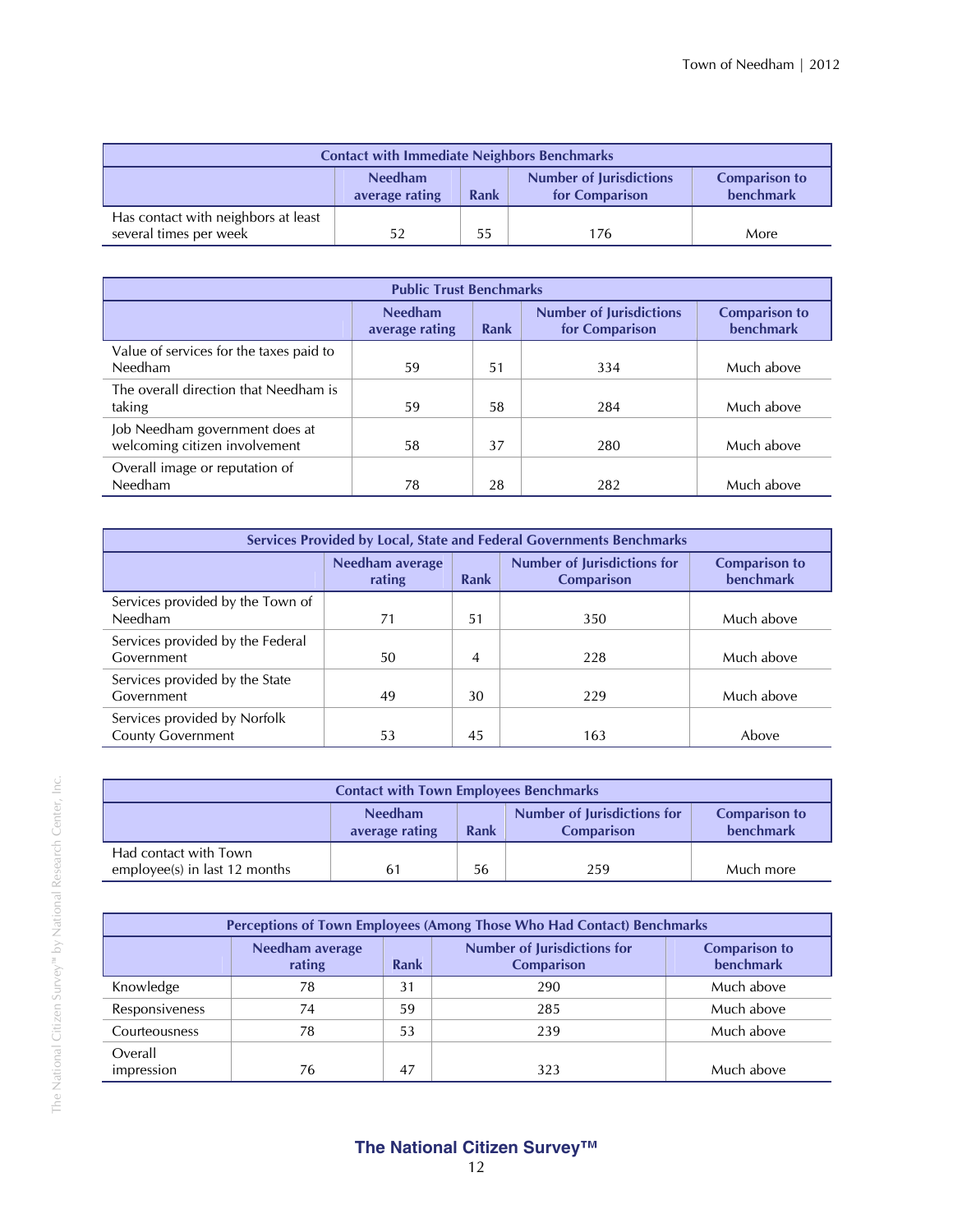## JURISDICTIONS INCLUDED IN NATIONAL BENCHMARK COMPARISONS

| Vestavia Hills, AL 34,033     |  |
|-------------------------------|--|
|                               |  |
| Little Rock, AR  193,524      |  |
| Casa Grande, AZ 48,571        |  |
| Chandler, AZ236,123           |  |
| Cococino County, AZ 134,421   |  |
| Dewey-Humboldt, AZ3,894       |  |
|                               |  |
|                               |  |
|                               |  |
|                               |  |
| Green Valley, AZ 21,391       |  |
|                               |  |
| Kingman, AZ 28,068            |  |
|                               |  |
| Maricopa County, AZ 3,817,117 |  |
|                               |  |
|                               |  |
| Phoenix, AZ  1,445,632        |  |
| Pinal County, AZ375,770       |  |
| Prescott Valley, AZ 38,822    |  |
| Queen Creek, AZ 26,361        |  |
| Scottsdale, AZ 217,385        |  |
|                               |  |
| Surprise, AZ  117,517         |  |
|                               |  |
|                               |  |
| Yuma County, AZ 195,751       |  |
|                               |  |
|                               |  |
|                               |  |
|                               |  |
| Burlingame, CA28,806          |  |
| Concord, CA 122,067           |  |
| Coronado, CA  18,912          |  |
| Cupertino, CA 58,302          |  |
|                               |  |
|                               |  |
| El Cerrito, CA 23,549         |  |
| Elk Grove, CA  153,015        |  |
|                               |  |
| Laguna Beach, CA 22,723       |  |
|                               |  |
| Livermore, CA80,968           |  |
|                               |  |
| Long Beach, CA462,257         |  |
| Menlo Park, CA32,026          |  |
| Mission Viejo, CA 93,305      |  |
| Newport Beach, CA 85,186      |  |

| Palm Springs, CA  44,552            |  |
|-------------------------------------|--|
|                                     |  |
| Richmond, CA  103,701               |  |
| San Diego, CA  1,307,402            |  |
| San Francisco, CA  805,235          |  |
| San Jose, CA 945,942                |  |
| San Luis Obispo County, CA  269,637 |  |
|                                     |  |
| San Rafael, CA  57,713              |  |
| Santa Monica, CA  89,736            |  |
|                                     |  |
| South Lake Tahoe, CA 21,403         |  |
| Stockton, CA 291,707                |  |
| Sunnyvale, CA  140,081              |  |
| Temecula, CA  100,097               |  |
| Thousand Oaks, CA  126,683          |  |
| Visalia, CA  124,442                |  |
| Walnut Creek, CA 64,173             |  |
| Adams County, CO  441,603           |  |
| Arapahoe County, CO 572,003         |  |
| Archuleta County, CO 12,084         |  |
| Arvada, CO 106,433                  |  |
|                                     |  |
|                                     |  |
|                                     |  |
|                                     |  |
| Boulder County, CO  294,567         |  |
| Broomfield, CO  55,889              |  |
| Centennial, CO  100,377             |  |
| Clear Creek County, CO  9,088       |  |
| Colorado Springs, CO  416,427       |  |
| Commerce City, CO 45,913            |  |
|                                     |  |
| Crested Butte, CO  1,487            |  |
|                                     |  |
| Douglas County, CO 285,465          |  |
| Eagle County, CO  52,197            |  |
|                                     |  |
| El Paso County, CO 622,263          |  |
| Englewood, CO  30,255               |  |
|                                     |  |
| Fort Collins, CO  143,986           |  |
|                                     |  |
|                                     |  |
| Georgetown, CO  1,034               |  |
| Gilpin County, CO 5,441             |  |
|                                     |  |
| Grand County, CO 14,843             |  |
|                                     |  |
| Gunnison County, CO  15,324         |  |
| Highlands Ranch, CO  96,713         |  |
|                                     |  |
|                                     |  |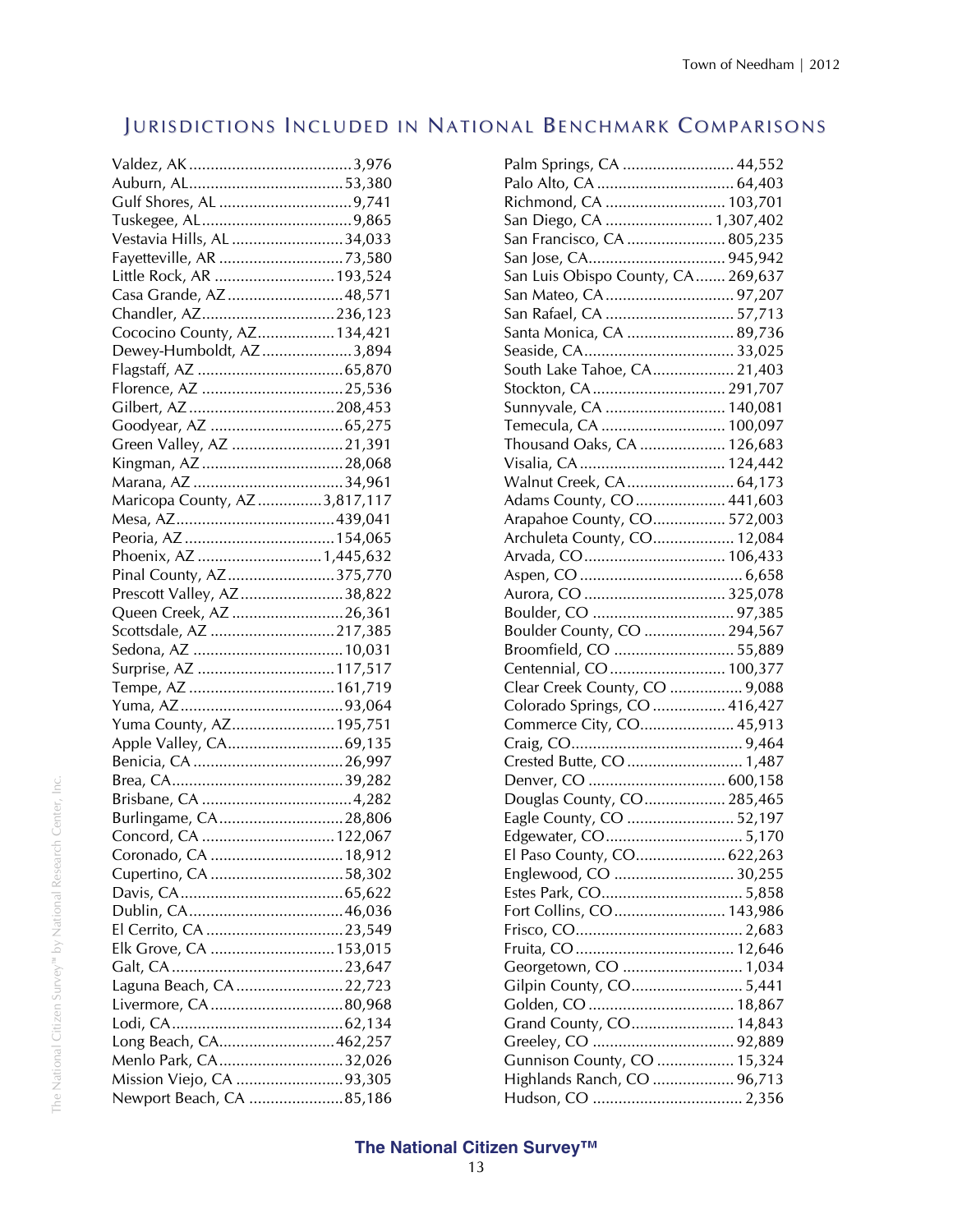| Jackson County, CO 1,394           |  |
|------------------------------------|--|
| Jefferson County, CO534,543        |  |
|                                    |  |
| Lakewood, CO  142,980              |  |
| Larimer County, CO 299,630         |  |
| Lone Tree, CO10,218                |  |
|                                    |  |
| Louisville, CO  18,376             |  |
|                                    |  |
| Mesa County, CO 146,723            |  |
|                                    |  |
| Northglenn, CO 35,789              |  |
| Park County, CO  16,206            |  |
|                                    |  |
|                                    |  |
|                                    |  |
| Teller County, CO 23,350           |  |
| Thornton, CO118,772                |  |
|                                    |  |
| Westminster, CO 106,114            |  |
| Wheat Ridge, CO 30,166             |  |
| Windsor, CO 18,644                 |  |
|                                    |  |
| Hartford, CT124,775                |  |
|                                    |  |
| Rehoboth Beach, DE  1,327          |  |
| Brevard County, FL543,376          |  |
| Cape Coral, FL154,305              |  |
| Charlotte County, FL  159,978      |  |
| Clearwater, FL  107,685            |  |
| Collier County, FL 321,520         |  |
| Cooper City, FL 28,547             |  |
| Dania Beach, FL28,448              |  |
| Daytona Beach, FL  61,005          |  |
| Delray Beach, FL60,522             |  |
|                                    |  |
| Escambia County, FL 297,619        |  |
| Gainesville, FL  124,354           |  |
| Hillsborough County, FL  1,229,226 |  |
|                                    |  |
|                                    |  |
| Lee County, FL  618,754            |  |
| Martin County, FL 146,318          |  |
| Miami Beach, FL 87,779             |  |
| North Palm Beach, FL 12,015        |  |
| Oakland Park, FL41,363             |  |
|                                    |  |
|                                    |  |
| Palm Bay, FL  103,190              |  |
| Palm Beach County, FL  1,320,134   |  |
|                                    |  |
| Panama City, FL 36,484             |  |
| Pasco County, FL464,697            |  |
| Pinellas County, FL916,542         |  |
| Port Orange, FL 56,048             |  |
|                                    |  |

| Port St. Lucie, FL  164,603 |  |
|-----------------------------|--|
|                             |  |
|                             |  |
|                             |  |
| Titusville, FL  43,761      |  |
| Winter Garden, FL  34,568   |  |
|                             |  |
| Alpharetta, GA  57,551      |  |
| Cartersville, GA 19,731     |  |
| Conyers, GA  15,195         |  |
|                             |  |
| McDonough, GA  22,084       |  |
|                             |  |
| Peachtree City, GA 34,364   |  |
|                             |  |
|                             |  |
| Sandy Springs, GA  93,853   |  |
| Savannah, GA  136,286       |  |
|                             |  |
| Snellville, GA 18,242       |  |
| Suwanee, GA 15,355          |  |
| Valdosta, GA 54,518         |  |
| Honolulu, HI  953,207       |  |
|                             |  |
|                             |  |
| Bettendorf, IA 33,217       |  |
| Cedar Falls, IA 39,260      |  |
| Cedar Rapids, IA  126,326   |  |
|                             |  |
| Des Moines, IA  203,433     |  |
| Indianola, IA  14,782       |  |
| Muscatine, IA 22,886        |  |
| Urbandale, IA  39,463       |  |
| West Des Moines, IA  56,609 |  |
|                             |  |
|                             |  |
|                             |  |
|                             |  |
|                             |  |
|                             |  |
|                             |  |
| Twin Falls, ID 44,125       |  |
|                             |  |
| Bloomington, IL  76,610     |  |
|                             |  |
| Collinsville, IL  25,579    |  |
| Crystal Lake, IL 40,743     |  |
|                             |  |
| Elmhurst, IL 44,121         |  |
|                             |  |
|                             |  |
| Highland Park, IL  29,763   |  |
| Lincolnwood, IL 12,590      |  |
|                             |  |
| Naperville, IL  141,853     |  |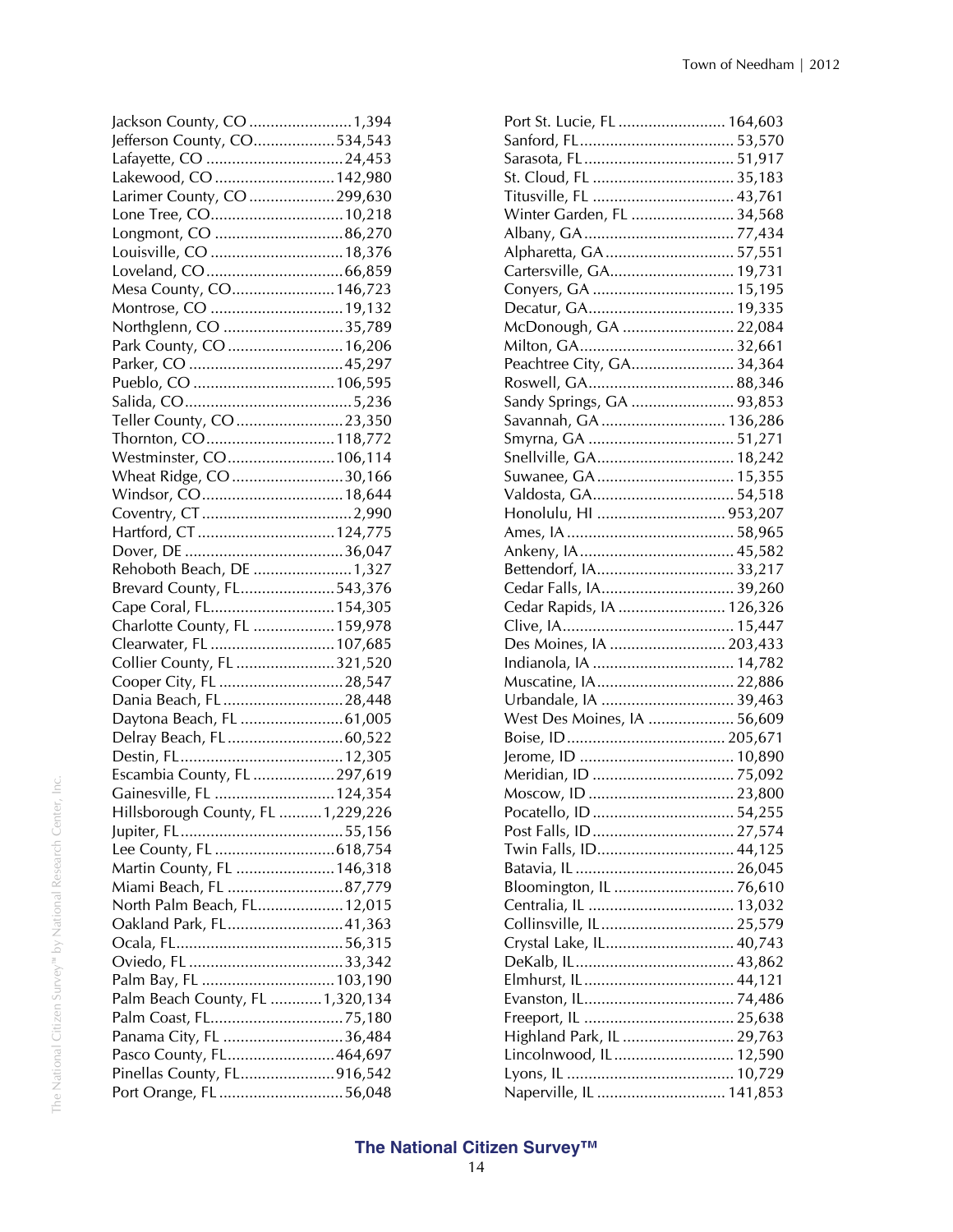| Orland Park, IL56,767             |  |
|-----------------------------------|--|
|                                   |  |
|                                   |  |
| Park Ridge, IL 37,480             |  |
| Peoria County, IL 186,494         |  |
|                                   |  |
|                                   |  |
| Shorewood, IL 15,615              |  |
|                                   |  |
|                                   |  |
|                                   |  |
| Brownsburg, IN 21,285             |  |
|                                   |  |
|                                   |  |
| Noblesville, IN 51,969            |  |
|                                   |  |
| Arkansas City, KS12,415           |  |
|                                   |  |
| Garden City, KS26,658             |  |
|                                   |  |
| Johnson County, KS544,179         |  |
|                                   |  |
|                                   |  |
|                                   |  |
|                                   |  |
|                                   |  |
| Wichita, KS 382,368               |  |
| Bowling Green, KY58,067           |  |
| New Orleans, LA343,829            |  |
|                                   |  |
| Barnstable, MA45,193              |  |
| Burlington, MA24,498              |  |
| Cambridge, MA 105,162             |  |
| Annapolis, MD38,394               |  |
| Baltimore, MD 620,961             |  |
| Baltimore County, MD 805,029      |  |
| Dorchester County, MD 32,618      |  |
| Gaithersburg, MD 59,933           |  |
|                                   |  |
| Montgomery County, MD 971,777     |  |
| Prince George's County, MD863,420 |  |
|                                   |  |
| Takoma Park, MD 16,715            |  |
|                                   |  |
| Scarborough, ME4,403              |  |
| South Portland, ME25,002          |  |
| Ann Arbor, MI113,934              |  |
|                                   |  |
| Battle Creek, MI 52,347           |  |
| Escanaba, MI  12,616              |  |
| Farmington Hills, MI 79,740       |  |
|                                   |  |
|                                   |  |

| Jackson County, MI 160,248     |  |
|--------------------------------|--|
| Kalamazoo, Ml 74,262           |  |
| Kalamazoo County, MI  250,331  |  |
| Midland, MI 41,863             |  |
|                                |  |
|                                |  |
| Port Huron, MI 30,184          |  |
| Rochester, MI 12,711           |  |
| South Haven, MI 4,403          |  |
| Albert Lea, MN  18,016         |  |
| Beltrami County, MN  44,442    |  |
| Carver County, MN 91,042       |  |
| Chanhassen, MN 22,952          |  |
|                                |  |
| Dakota County, MN 398,552      |  |
|                                |  |
|                                |  |
| Hutchinson, MN  14,178         |  |
| Maple Grove, MN 61,567         |  |
|                                |  |
| Minneapolis, MN  382,578       |  |
| Olmsted County, MN 144,248     |  |
| Scott County, MN  129,928      |  |
|                                |  |
| St. Louis County, MN  200,226  |  |
| Washington County, MN  238,136 |  |
| Woodbury, MN  61,961           |  |
| Blue Springs, MO 52,575        |  |
| Branson, MO  10,520            |  |
| Cape Girardeau, MO  37,941     |  |
| Clay County, MO 221,939        |  |
|                                |  |
|                                |  |
| Harrisonville, MO 10,019       |  |
| Jefferson City, MO  43,079     |  |
| Lee's Summit, MO  91,364       |  |
| Maryland Heights, MO  27,472   |  |
| Platte City, MO  4,691         |  |
|                                |  |
| Raymore, MO  19,206            |  |
| Richmond Heights, MO  8,603    |  |
| Riverside, MO 2,937            |  |
|                                |  |
| Wentzville, MO  29,070         |  |
| Billings, MT  104,170          |  |
| Bozeman, MT  37,280            |  |
| Missoula, MT  66,788           |  |
| Asheville, NC 83,393           |  |
| Cabarrus County, NC  178,011   |  |
|                                |  |
|                                |  |
| Davidson, NC  10,944           |  |
| High Point, NC  104,371        |  |
| Hillsborough, NC 6,087         |  |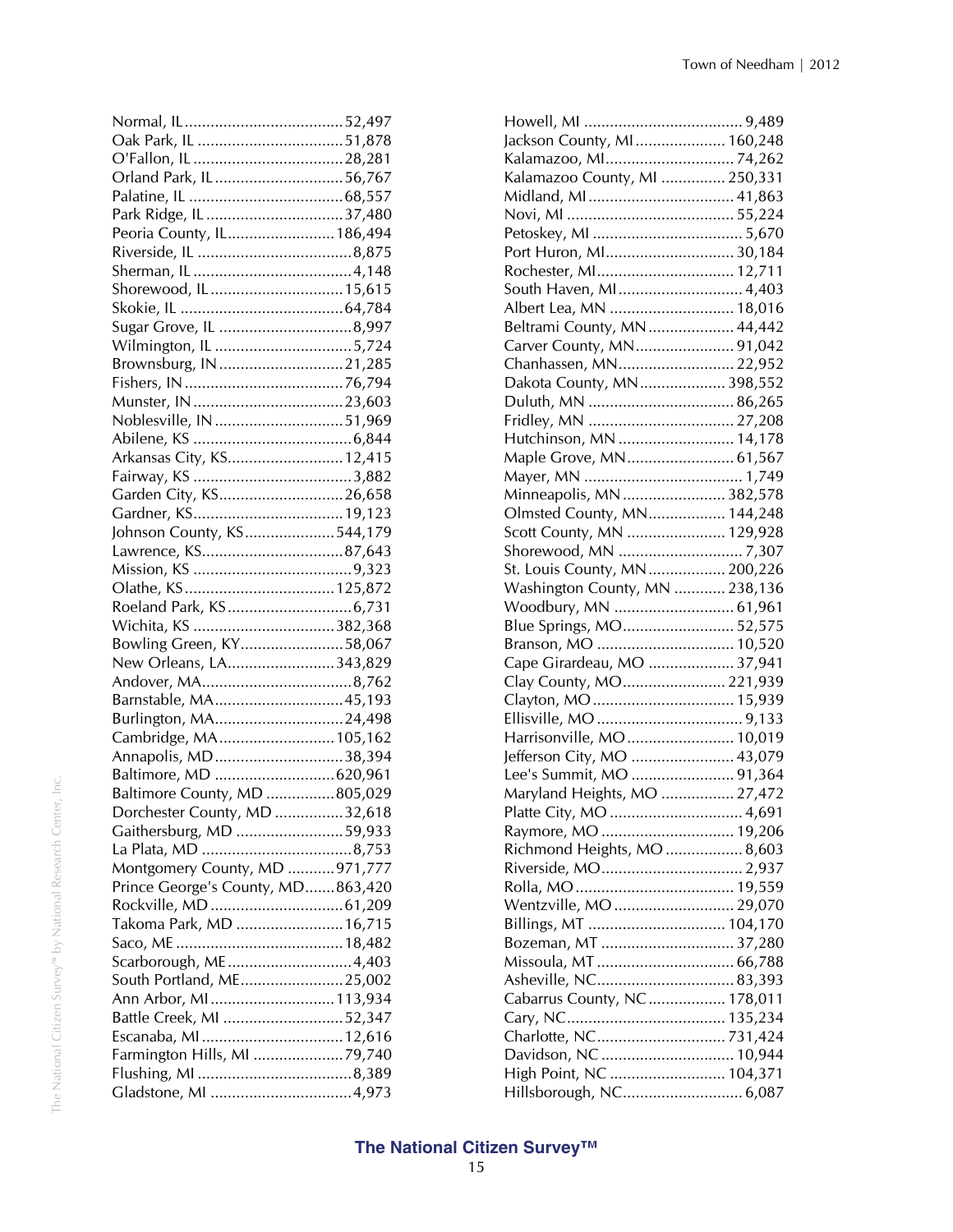| Indian Trail, NC33,518        |  |
|-------------------------------|--|
| Mecklenburg County, NC919,628 |  |
| Mooresville, NC32,711         |  |
| Wake Forest, NC30,117         |  |
| Wilmington, NC106,476         |  |
| Winston-Salem, NC229,617      |  |
|                               |  |
|                               |  |
| Grand Island, NE48,520        |  |
|                               |  |
| Papillion, NE  18,894         |  |
|                               |  |
| Lebanon, NH 13,151            |  |
|                               |  |
| Albuquerque, NM 545,852       |  |
| Farmington, NM45,877          |  |
| Los Alamos County, NM 17,950  |  |
| Rio Rancho, NM 87,521         |  |
| San Juan County, NM 130,044   |  |
| Carson City, NV 55,274        |  |
| Henderson, NV 257,729         |  |
| North Las Vegas, NV 216,961   |  |
|                               |  |
|                               |  |
| Washoe County, NV 421,407     |  |
|                               |  |
|                               |  |
| New York City, NY8,175,133    |  |
| Ogdensburg, NY  11,128        |  |
| Blue Ash, OH12,114            |  |
| Delaware, OH34,753            |  |
| Dublin, OH41,751              |  |
|                               |  |
| Hudson, OH 22,262             |  |
| Kettering, OH56,163           |  |
| Orange Village, OH 3,323      |  |
|                               |  |
| Springboro, OH 17,409         |  |
| Sylvania Township, OH  18,965 |  |
| Upper Arlington, OH 33,771    |  |
| Broken Arrow, OK98,850        |  |
|                               |  |
| Norman, OK 110,925            |  |
| Oklahoma City, OK579,999      |  |
| Stillwater, OK45,688          |  |
|                               |  |
|                               |  |
|                               |  |
|                               |  |
|                               |  |
| Corvallis, OR54,462           |  |
| Forest Grove, OR 21,083       |  |
| Hermiston, OR  16,745         |  |
| Jackson County, OR 203,206    |  |
|                               |  |
| Lane County, OR351,715        |  |

| McMinnville, OR  32,187        |  |
|--------------------------------|--|
|                                |  |
| Portland, OR 583,776           |  |
| Springfield, OR  59,403        |  |
| Tualatin, OR  26,054           |  |
| Wilsonville, OR  19,509        |  |
| Chambersburg, PA  20,268       |  |
| Cumberland County, PA  235,406 |  |
| Kutztown Borough, PA 5,012     |  |
| State College, PA 42,034       |  |
| East Providence, RI 47,037     |  |
|                                |  |
|                                |  |
|                                |  |
|                                |  |
| Sioux Falls, SD  153,888       |  |
| Cookeville, TN 30,435          |  |
| Johnson City, TN 63,152        |  |
| Morristown, TN  29,137         |  |
| Nashville, TN 601,222          |  |
| White House, TN 10,255         |  |
| Arlington, TX  365,438         |  |
|                                |  |
| Benbrook, TX 21,234            |  |
|                                |  |
| Colleyville, TX  22,807        |  |
| Corpus Christi, TX 305,215     |  |
| Dallas, TX  1,197,816          |  |
|                                |  |
| Duncanville, TX 38,524         |  |
|                                |  |
| Flower Mound, TX  64,669       |  |
| Fort Worth, TX  741,206        |  |
| Georgetown, TX 47,400          |  |
|                                |  |
| Houston, TX 2,099,451          |  |
|                                |  |
|                                |  |
|                                |  |
| League City, TX 83,560         |  |
| McAllen, TX 129,877            |  |
| McKinney, TX  131,117          |  |
|                                |  |
| Round Rock, TX 99,887          |  |
|                                |  |
| San Marcos, TX  44,894         |  |
| Southlake, TX 26,575           |  |
|                                |  |
|                                |  |
| Watauga, TX  23,497            |  |
|                                |  |
|                                |  |
|                                |  |
|                                |  |
| Salt Lake City, UT  186,440    |  |
|                                |  |